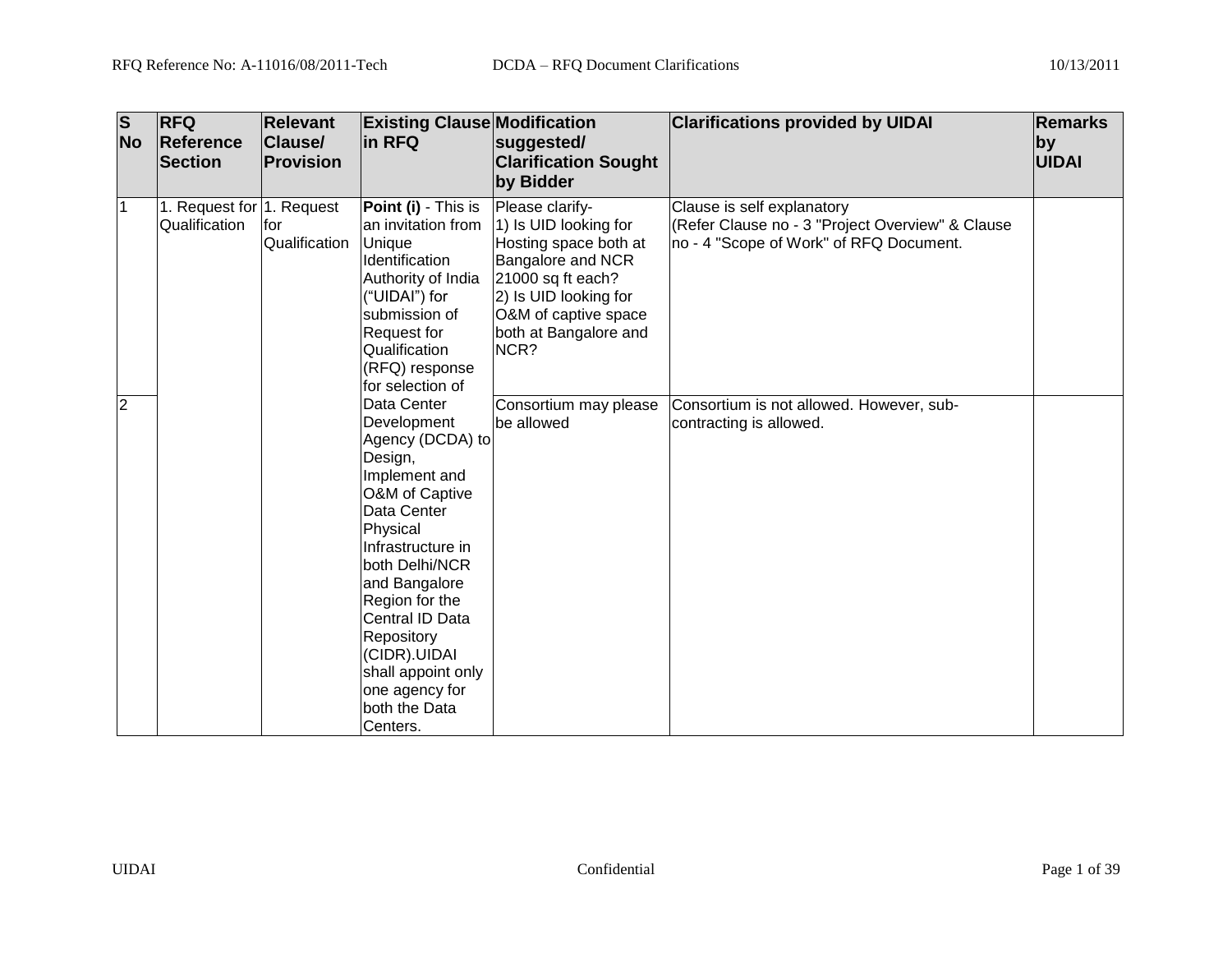| $\overline{\mathbf{s}}$<br><b>No</b> | <b>RFQ</b><br>Reference<br><b>Section</b> | <b>Relevant</b><br>Clause/<br>Provision                | <b>Existing Clause Modification</b><br>in RFQ                                                                                                                                                                                                                        | suggested/<br><b>Clarification Sought</b><br>by Bidder                                                                                                                                             | <b>Clarifications provided by UIDAI</b>                                                                          | <b>Remarks</b><br>by<br>UIDAI |
|--------------------------------------|-------------------------------------------|--------------------------------------------------------|----------------------------------------------------------------------------------------------------------------------------------------------------------------------------------------------------------------------------------------------------------------------|----------------------------------------------------------------------------------------------------------------------------------------------------------------------------------------------------|------------------------------------------------------------------------------------------------------------------|-------------------------------|
| 3                                    |                                           | $1.1 -$<br>Schedule for<br>Invitation to<br><b>RFQ</b> | <b>Sr No 3 - Latest</b><br>time and date for<br>Isubmission of<br><b>RFQ Response</b>                                                                                                                                                                                | We request UIDAI to<br>please extend the Date<br>of Submission by Two<br>Weeks from the date of<br>receipt of Pre-bid<br>queries                                                                   | The Latest Time and date for submission of RFQ<br>Response stands extended to 1500 Hrs of 24th<br>October, 2011. |                               |
| 4                                    | 3. Project<br>Overview                    | 3. Project<br>Overview                                 | Paragraph 2 -<br><b>UIDAI</b> has sought<br>professional<br>services of M/s<br>Engineers India<br>Limited (A Govt.<br>of India<br>Enterprise) to<br>provide the<br><b>Building civil</b><br>construction<br>services for the<br><b>UIDAI</b> Data<br>Centre Project. | Please confirm whether<br>the building will be newly<br>constructed or will any<br>old building be<br>renovated, since this will<br>have an impact on the<br>load bearing capacity of<br>the floor | Building will be newly constructed.                                                                              |                               |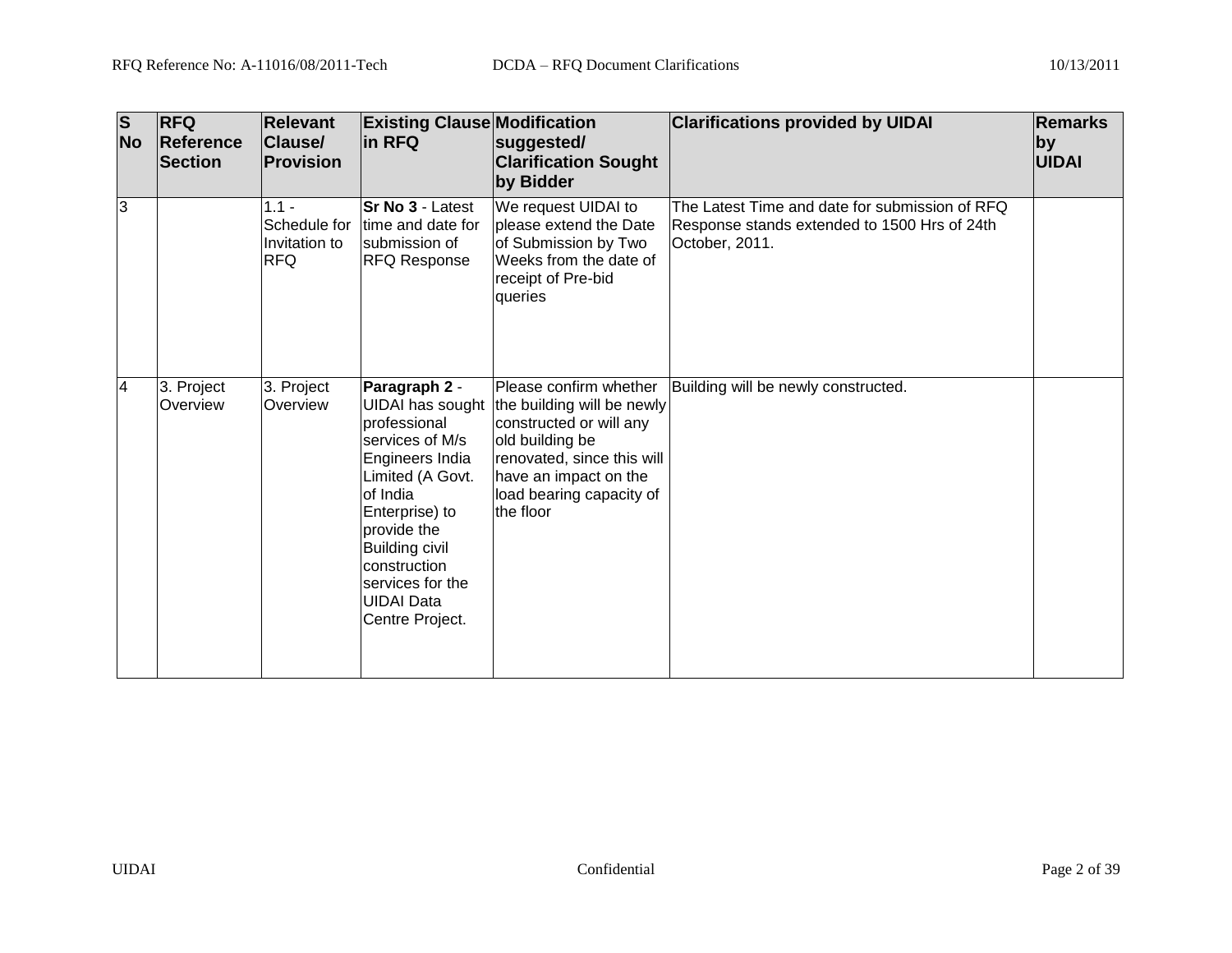| $\overline{\mathsf{s}}$ | <b>No</b> | <b>RFQ</b><br>Reference<br><b>Section</b> | <b>Relevant</b><br><b>Clause/</b><br><b>Provision</b> | <b>Existing Clause Modification</b><br>in RFQ                                                                                                                                                                                                                                                                                                                                                                                                                | suggested/<br><b>Clarification Sought</b><br>by Bidder | <b>Clarifications provided by UIDAI</b>                                                                                                                                                                                                                                                                                                                                                                                                                                        | <b>Remarks</b><br>by<br><b>UIDAI</b> |
|-------------------------|-----------|-------------------------------------------|-------------------------------------------------------|--------------------------------------------------------------------------------------------------------------------------------------------------------------------------------------------------------------------------------------------------------------------------------------------------------------------------------------------------------------------------------------------------------------------------------------------------------------|--------------------------------------------------------|--------------------------------------------------------------------------------------------------------------------------------------------------------------------------------------------------------------------------------------------------------------------------------------------------------------------------------------------------------------------------------------------------------------------------------------------------------------------------------|--------------------------------------|
| 5                       |           |                                           |                                                       | Paragraph 3 -<br>While the building<br>design work is in<br>progress, the<br>prospective<br>DCDA is required<br>to closely work<br>with EIL and its<br>contractors/<br>agencies towards<br>Data Centre<br>design. Once the<br>building<br>construction is in<br>the final stage, the<br>DCDA would have<br>to undertake the<br>development of<br>Data Centre till it's<br>commissioning in<br>compliance with<br>the quality,<br>schedules and<br>timelines. | the Civil Part in DC<br><b>Building Design</b>         | What is Scope of EIL for Engineers India Limited is appointed for Data<br>Center Building construction work. Indicative Scope<br>of Work for EIL is as follows:<br>a) Construction of UIDAI's proposed Green Data<br>Centre building complex<br>b) Project Management of building/civil construction<br>and data center development work<br>c) External development (landscaping, secured<br>perimeter, roads, drainage, water harvesting,<br>Effluent treatment plants, etc.) |                                      |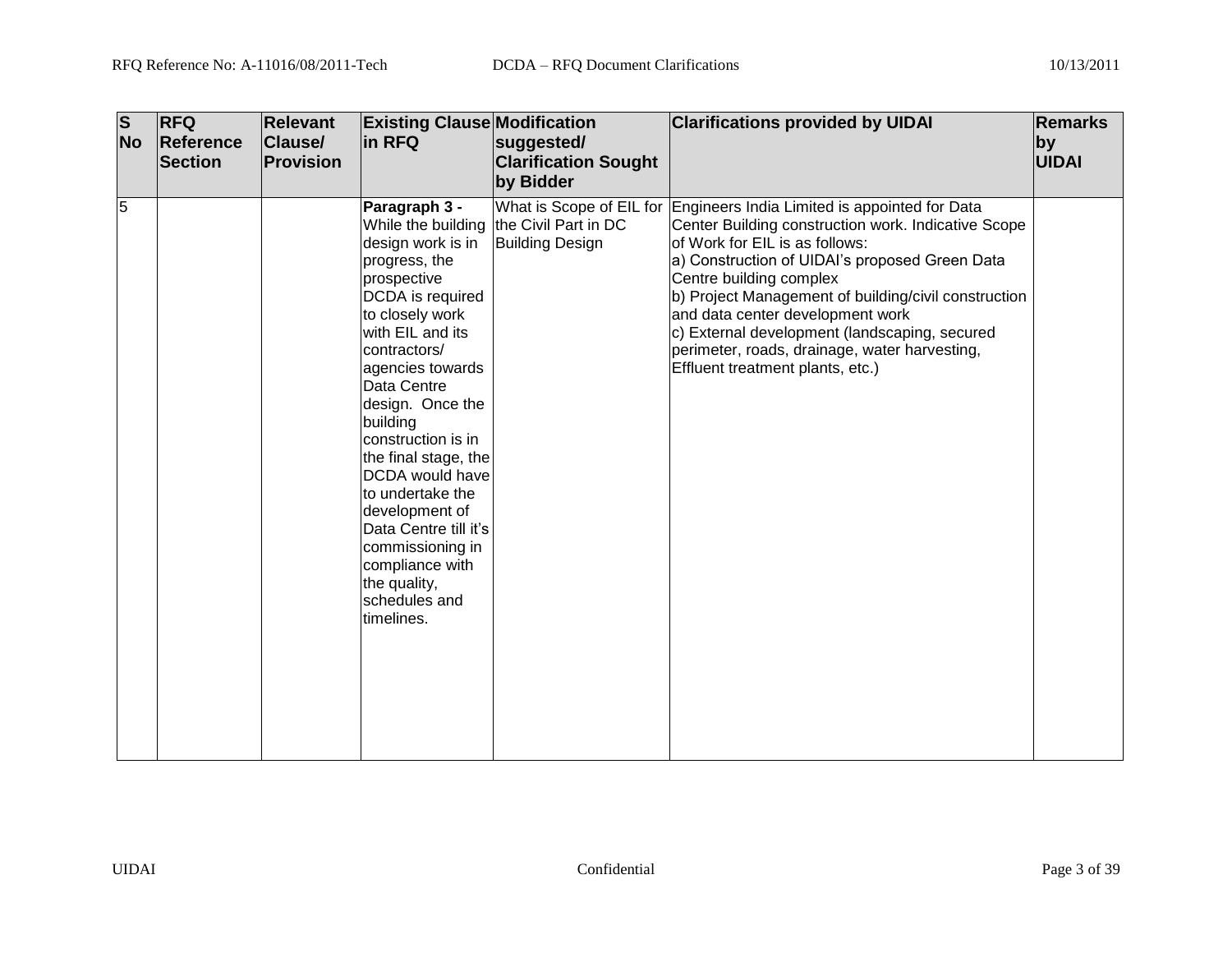| $\overline{\mathsf{s}}$<br><b>No</b> | <b>RFQ</b><br>Reference<br><b>Section</b> | <b>Relevant</b><br><b>Clause/</b><br><b>Provision</b> | <b>Existing Clause Modification</b><br>in RFQ                                                                                                                                                                                                                                                                                                                                                | suggested/<br><b>Clarification Sought</b><br>by Bidder                                                                                                                                                                                                                                                                                                                                                                                                                                                                        | <b>Clarifications provided by UIDAI</b>                                                      | <b>Remarks</b><br>by<br><b>UIDAI</b> |
|--------------------------------------|-------------------------------------------|-------------------------------------------------------|----------------------------------------------------------------------------------------------------------------------------------------------------------------------------------------------------------------------------------------------------------------------------------------------------------------------------------------------------------------------------------------------|-------------------------------------------------------------------------------------------------------------------------------------------------------------------------------------------------------------------------------------------------------------------------------------------------------------------------------------------------------------------------------------------------------------------------------------------------------------------------------------------------------------------------------|----------------------------------------------------------------------------------------------|--------------------------------------|
| 6                                    |                                           |                                                       | Paragraph 3 -<br>While the building<br>design work is in<br>progress, the<br>prospective<br>DCDA is required<br>to closely work<br>with EIL and its<br>contractors/<br>agencies towards<br>Data Centre<br>building<br>construction is in<br>the final stage, the<br>to undertake the<br>development of<br>commissioning in<br>compliance with<br>the quality,<br>schedules and<br>timelines. | The terms related to<br>quality, schedules and<br>timelines are not final<br>yet and therefore<br>request clarity on the<br>same. Our<br>understanding is that<br>compliance sought in<br>this section shall be on<br>the mutually agreed<br>terms related to quality,<br>design. Once the schedules and timelines<br>at the time of RFP<br>discussion.<br>DCDA would have In view of the RFP terms<br>not yet known, it is<br>requested that these be<br>Data Centre till it's finalized as per mutually<br>agreed positions | This will be done in mutual consultation with the<br>shortlisted Bidders post qualification. |                                      |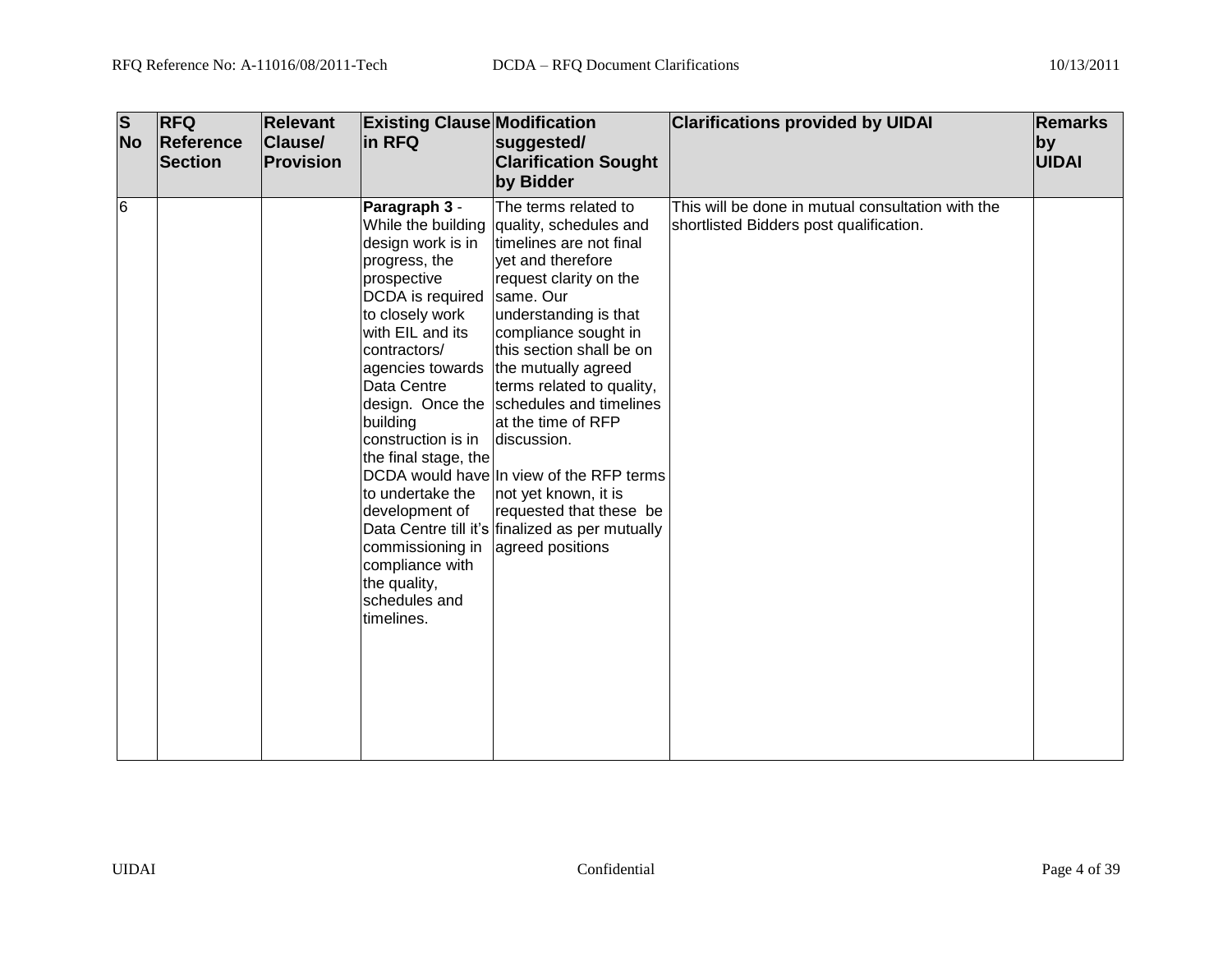| $\overline{\mathbf{s}}$<br><b>No</b> | <b>RFQ</b><br>Reference<br><b>Section</b> | <b>Relevant</b><br>Clause/<br>Provision | <b>Existing Clause Modification</b><br>in RFQ                                                                                                                                                                                                                                                                           | suggested/<br><b>Clarification Sought</b><br>by Bidder                                                                                                                                                                                                                                                                                                                                     | <b>Clarifications provided by UIDAI</b>                                                      | <b>Remarks</b><br>by<br>UIDAI |
|--------------------------------------|-------------------------------------------|-----------------------------------------|-------------------------------------------------------------------------------------------------------------------------------------------------------------------------------------------------------------------------------------------------------------------------------------------------------------------------|--------------------------------------------------------------------------------------------------------------------------------------------------------------------------------------------------------------------------------------------------------------------------------------------------------------------------------------------------------------------------------------------|----------------------------------------------------------------------------------------------|-------------------------------|
| $\overline{7}$                       |                                           |                                         | Paragraph 4 -<br><b>DCDA</b> shall<br>perform the site<br>preparation,<br>procurement,<br>installation,<br>maintenance and<br>operation of the<br>Data Centre on a<br>Design, Build &<br>Operate basis for<br>a minimal<br>contractual period clarity.<br>of five years after<br>certification and<br>final acceptance. | We assume that the<br>terms of the site<br>preparation,<br>procurement,<br>installations,<br>maintenance, and<br>operations shall be<br>mentioned in the RFP<br>document and shall be<br>discussed and agreed at<br>the time of RFP<br>discussion. Request<br>In view of the RFP terms<br>not yet known, it is<br>requested that these be<br>finalized as per mutually<br>agreed positions | This will be done in mutual consultation with the<br>shortlisted Bidders post qualification. |                               |
| 8                                    |                                           |                                         | Paragraph 5 -<br>DCDA is expected phrase 'to the<br>to technically size<br>the Data Centre<br>requirements,<br>recommend the<br>right equipment<br>for installation as<br>per its proposed<br>Centre, install,<br>commission and<br>maintain the Data                                                                   | Request clarity on the<br>satisfaction of UIDAI'.<br>We assume that this<br>means as per the<br>negotiated contract.In<br>view of the RFP terms<br>not yet known, it is<br>requested that these be<br>design of the Data finalized as per mutually<br>agreed positions                                                                                                                     | This will be as per SLAs that would be detailed in<br>the RFP.                               |                               |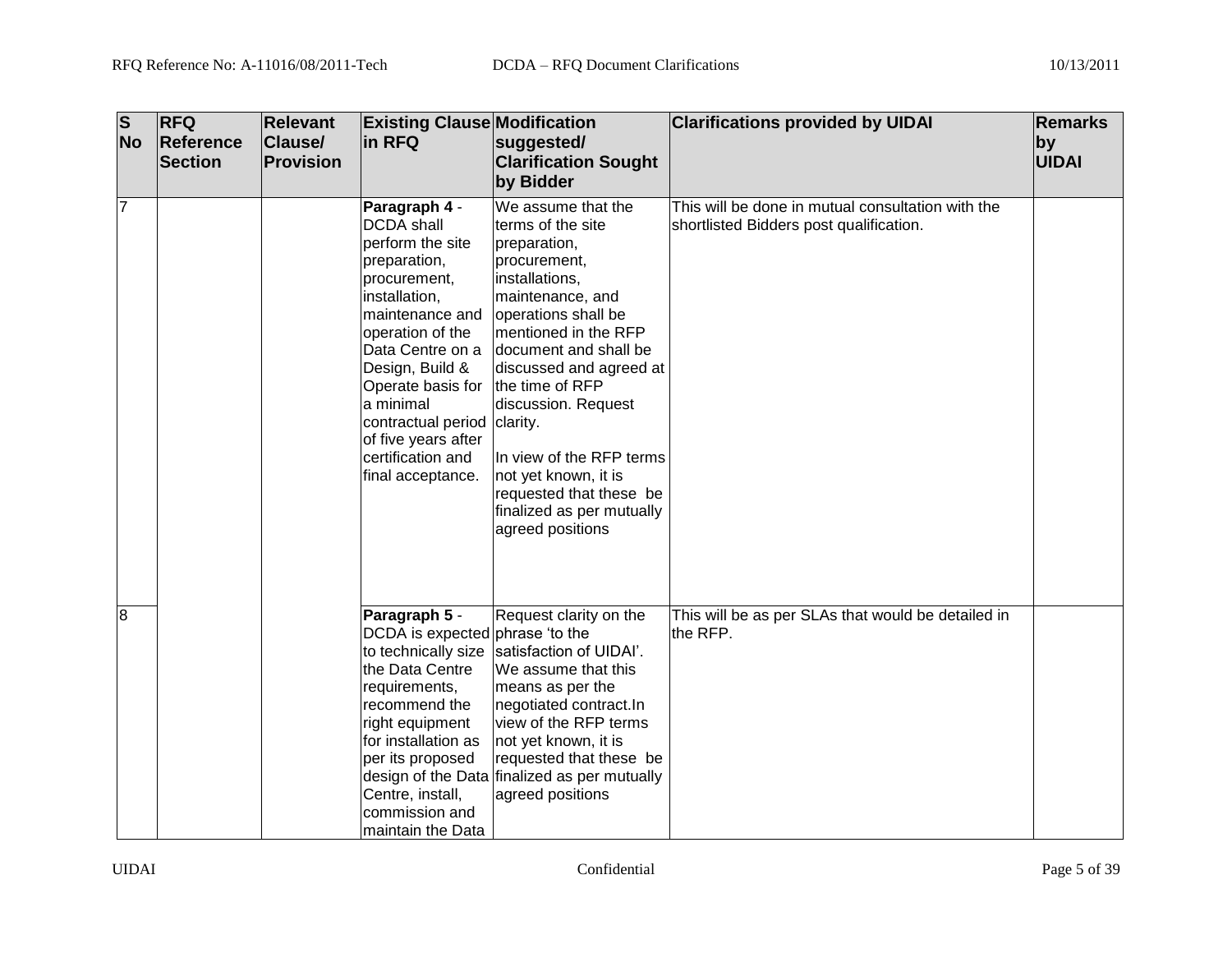| $\overline{\mathbf{s}}$<br><b>No</b> | <b>RFQ</b><br>Reference<br><b>Section</b> | <b>Relevant</b><br><b>Clause/</b><br><b>Provision</b> | <b>Existing Clause Modification</b><br>in RFQ                                                                                                                                                                        | suggested/<br><b>Clarification Sought</b><br>by Bidder                                                                                                                                                                                                                                                      | <b>Clarifications provided by UIDAI</b> | <b>Remarks</b><br>$ $ by<br><b>UIDAI</b> |
|--------------------------------------|-------------------------------------------|-------------------------------------------------------|----------------------------------------------------------------------------------------------------------------------------------------------------------------------------------------------------------------------|-------------------------------------------------------------------------------------------------------------------------------------------------------------------------------------------------------------------------------------------------------------------------------------------------------------|-----------------------------------------|------------------------------------------|
|                                      |                                           |                                                       | Centre to the<br>satisfaction of<br>UIDAI.                                                                                                                                                                           |                                                                                                                                                                                                                                                                                                             |                                         |                                          |
| 9                                    |                                           | 3.1 Data<br>Centre<br>Transition<br>Plan              | <b>Point (ii)</b> - Also<br>UIDAI is planning<br>to have additional Data Centre<br>DC collocated<br>hosting space at<br>Delhi/NCR Region Centre Physical<br>and Bangalore<br>Region in<br>calendar year<br>2012 (Q1) | <b>UIDAI</b> has to clarify<br>whether the winner of<br>Development Agency for<br><b>UIDAI's Captive Data</b><br>Infrastructure Ref. No.A-<br>11016/08/2011-Tech is<br>also eligible for<br>additional DC collocated<br>hosting space at<br>Delhi/NCR and<br>Bangalore Region in<br>calendar year 2012 (Q1) | Yes                                     |                                          |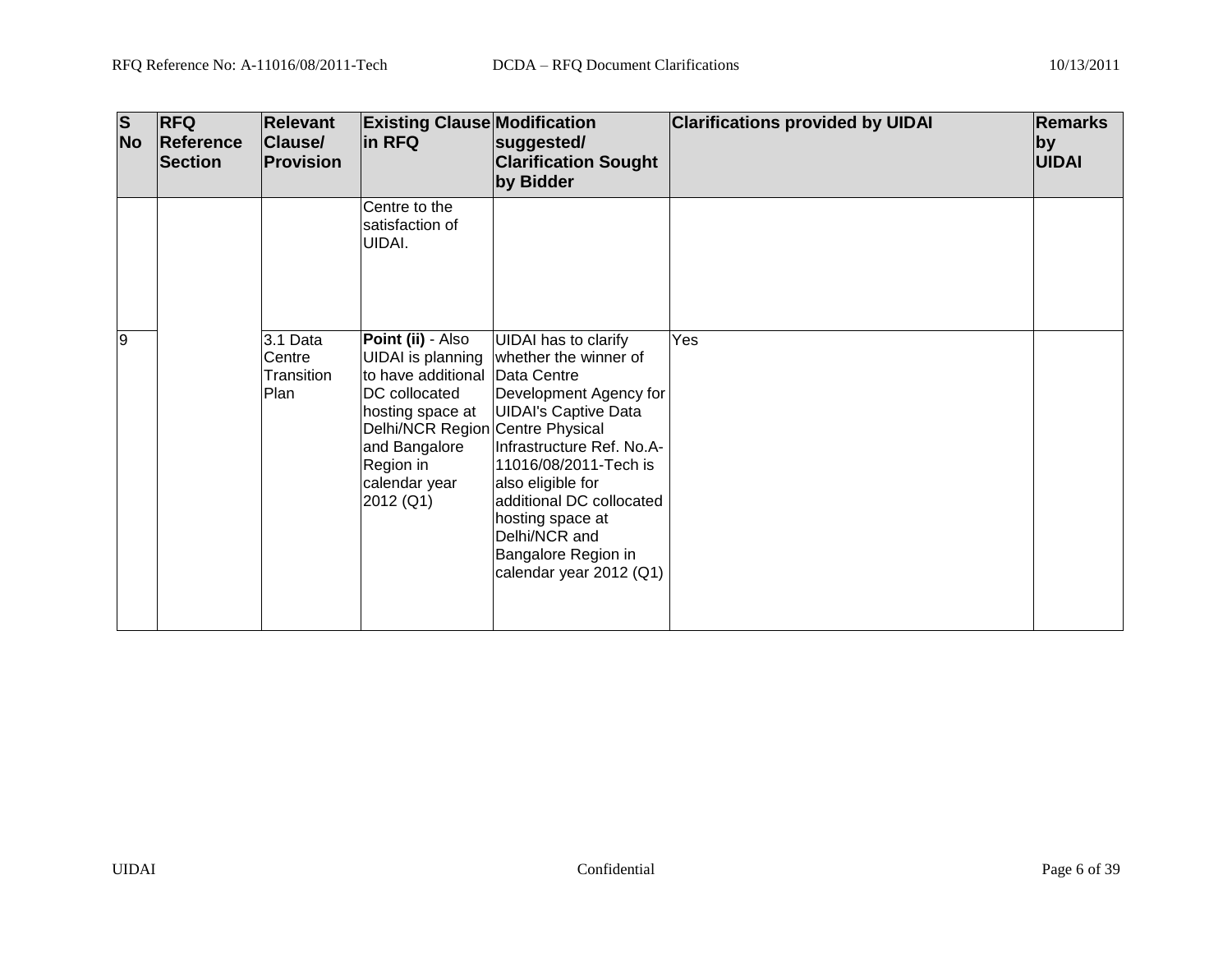| $\overline{\mathbf{s}}$<br><b>No</b> | <b>RFQ</b><br>Reference<br><b>Section</b> | <b>Relevant</b><br>Clause/<br><b>Provision</b> | <b>Existing Clause Modification</b><br>lin RFQ                                                                                                                                                                                                                                       | suggested/<br><b>Clarification Sought</b><br>by Bidder                                                                                                                                                                                                                                                                                                                                                                         | <b>Clarifications provided by UIDAI</b>                                                                                                                                                                                          | <b>Remarks</b><br> by <br><b>UIDAI</b> |
|--------------------------------------|-------------------------------------------|------------------------------------------------|--------------------------------------------------------------------------------------------------------------------------------------------------------------------------------------------------------------------------------------------------------------------------------------|--------------------------------------------------------------------------------------------------------------------------------------------------------------------------------------------------------------------------------------------------------------------------------------------------------------------------------------------------------------------------------------------------------------------------------|----------------------------------------------------------------------------------------------------------------------------------------------------------------------------------------------------------------------------------|----------------------------------------|
| 10                                   |                                           |                                                | Point (iii) - As a<br>part of this RFQ,<br>Centre in<br>Delhi/NCR and<br>to be operational<br>by calendar year<br>Data Centre will<br>be designed,<br>implemented and<br>operated by Data<br>Center<br>Development<br>Agency (DCDA) in<br>both Delhi/NCR<br>and Bangalore<br>region. | Please clarify-<br>a) As per our<br>UIDAI will build its understanding, as part<br>own Captive Data of current requirement<br>Data Centre<br>Development Agency<br>Bangalore Region   "DCDA" will do O&M of<br>which is expected proposed Data centre<br>for 5 calendar years<br>from 2012 to 2016.<br>$2014(Q1)$ . Captive b) Please share the<br>number of resources<br>required for O& M with<br>skill-sets details as well | a) Clause is Self explanatory.<br>Refer Clause 4.2 "Estimated Project Plan" and<br>Clause 3.1(iii) "Data Center Transition Plan" in the<br><b>RFQ</b><br>b) Will be discussed with the shortlisted bidder post<br>qualification. |                                        |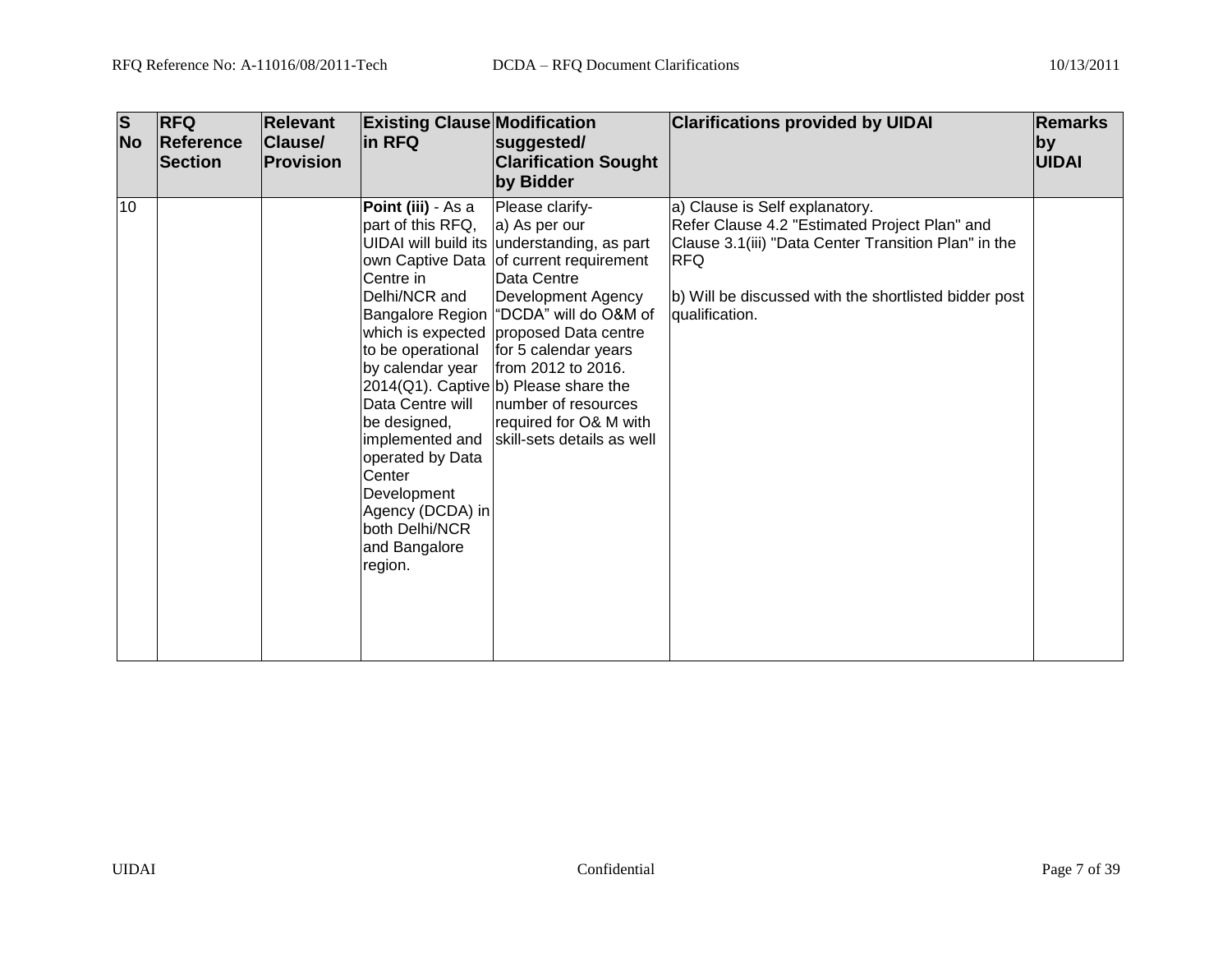| $\overline{\mathbf{s}}$<br><b>No</b> | <b>RFQ</b><br>Reference<br><b>Section</b> | <b>Relevant</b><br><b>Clause/</b><br>Provision | <b>Existing Clause Modification</b><br>in RFQ                                                                                                  | suggested/<br><b>Clarification Sought</b><br>by Bidder                                                                                                                                                                                                                                                                                                                                                   | <b>Clarifications provided by UIDAI</b>                                                                                                                                             | <b>Remarks</b><br>by<br><b>UIDAI</b> |
|--------------------------------------|-------------------------------------------|------------------------------------------------|------------------------------------------------------------------------------------------------------------------------------------------------|----------------------------------------------------------------------------------------------------------------------------------------------------------------------------------------------------------------------------------------------------------------------------------------------------------------------------------------------------------------------------------------------------------|-------------------------------------------------------------------------------------------------------------------------------------------------------------------------------------|--------------------------------------|
| 11                                   |                                           |                                                | Point (v) -<br>Migration,<br>transition and<br>operations of IT<br>infrastructure will<br>be performed by<br>Managed Service<br>Provider (MSP) | a. Will the service of<br>DCDA be availed during<br>operations of IT<br>infrastructure?<br>b. Shall appreciate if<br><b>UIDAI</b> can share details<br>on the appointed MSP.<br>In case, MSP is not<br>appointed please let us<br>know if there will be a<br>separate<br>opportunity/RFP to<br>select & appoint MSP                                                                                      | a)DCDA shall facilitate the Migration activity<br>Migration, transition and (b) UIDAI is in the process of appointing an MSP                                                        |                                      |
| 12                                   | 4. Scope of<br><b>Work</b>                | 4. Scope of<br><b>Work</b>                     |                                                                                                                                                | As per the overview<br>scope of work, we see<br>that the selected vendor<br>will have to work with<br>many other<br>organizations (Like MSP<br>and Engineers India<br>Limited) to meet its<br>timelines of delivery.<br>Please clarify that<br>Vendor will not be<br>responsible and<br>accordingly not<br>penalized for any delay<br>in delivery for reasons<br>attributable to these<br>organizations. | A Project Plan will be prepared in discussion with<br>provided by UIDAI of the the shortlisted bidders and all organizations will be<br>expected to adhere to the project timelines |                                      |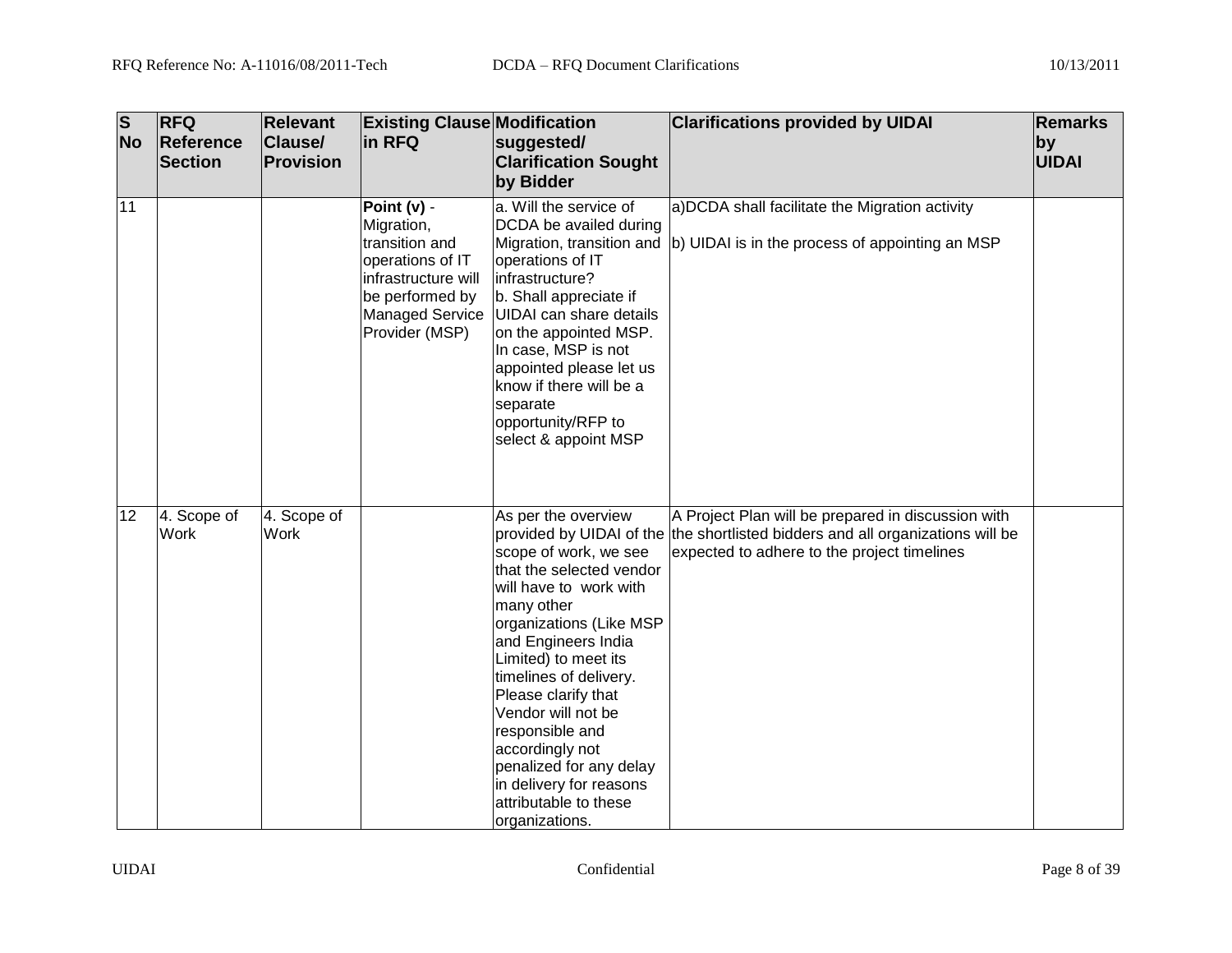| $\overline{\mathbf{s}}$<br><b>No</b> | <b>RFQ</b><br>Reference<br><b>Section</b> | <b>Relevant</b><br><b>Clause/</b><br>Provision | <b>Existing Clause Modification</b><br>in RFQ                                                                                                                                                                   | suggested/<br><b>Clarification Sought</b><br>by Bidder                                                                                                                              | <b>Clarifications provided by UIDAI</b>                                                                                             | <b>Remarks</b><br>by<br>UIDAI |
|--------------------------------------|-------------------------------------------|------------------------------------------------|-----------------------------------------------------------------------------------------------------------------------------------------------------------------------------------------------------------------|-------------------------------------------------------------------------------------------------------------------------------------------------------------------------------------|-------------------------------------------------------------------------------------------------------------------------------------|-------------------------------|
| 13                                   |                                           |                                                | Point (ii) -<br>Deployment of<br>energy efficient<br>physical<br>infrastructure<br>solutions and<br>systems to build<br>minimum Tier-III,<br>green data center<br>and achieve the<br>optimized<br>targeted PUE. | Kindly let us know what<br>is the targeted/desired<br>PUE?                                                                                                                          | Will be discussed with the shortlisted bidder post<br>qualification.                                                                |                               |
| 14                                   |                                           |                                                | support for data<br>centre<br>infrastructure<br>operations on<br>qualified<br>engineers/<br>personnel for a<br>period of five<br>years to ensure at<br>least 99.982%<br>uptime on a<br>monthly basis.           | Point (iv) - Onsite As per Tier III level up<br>time of 99.982% is<br>calculated annually<br>(Uptime Institute),<br>requesting you to please<br>24*7*365 basis by amend accordingly | Clause remains unchanged and this will be<br>provisioned in mutual consultation with the<br>shortlisted Bidders post qualification. |                               |
| 15                                   |                                           | 4.1 Work /<br>Sub Work<br>Package              | $Sr$ No 1 (b) $-$ HT<br>Transformer                                                                                                                                                                             | Please let us know<br>whether the power to the qualification.<br>infrastructure is from a<br>single or dual source?                                                                 | Will be discussed with the shortlisted bidder post                                                                                  |                               |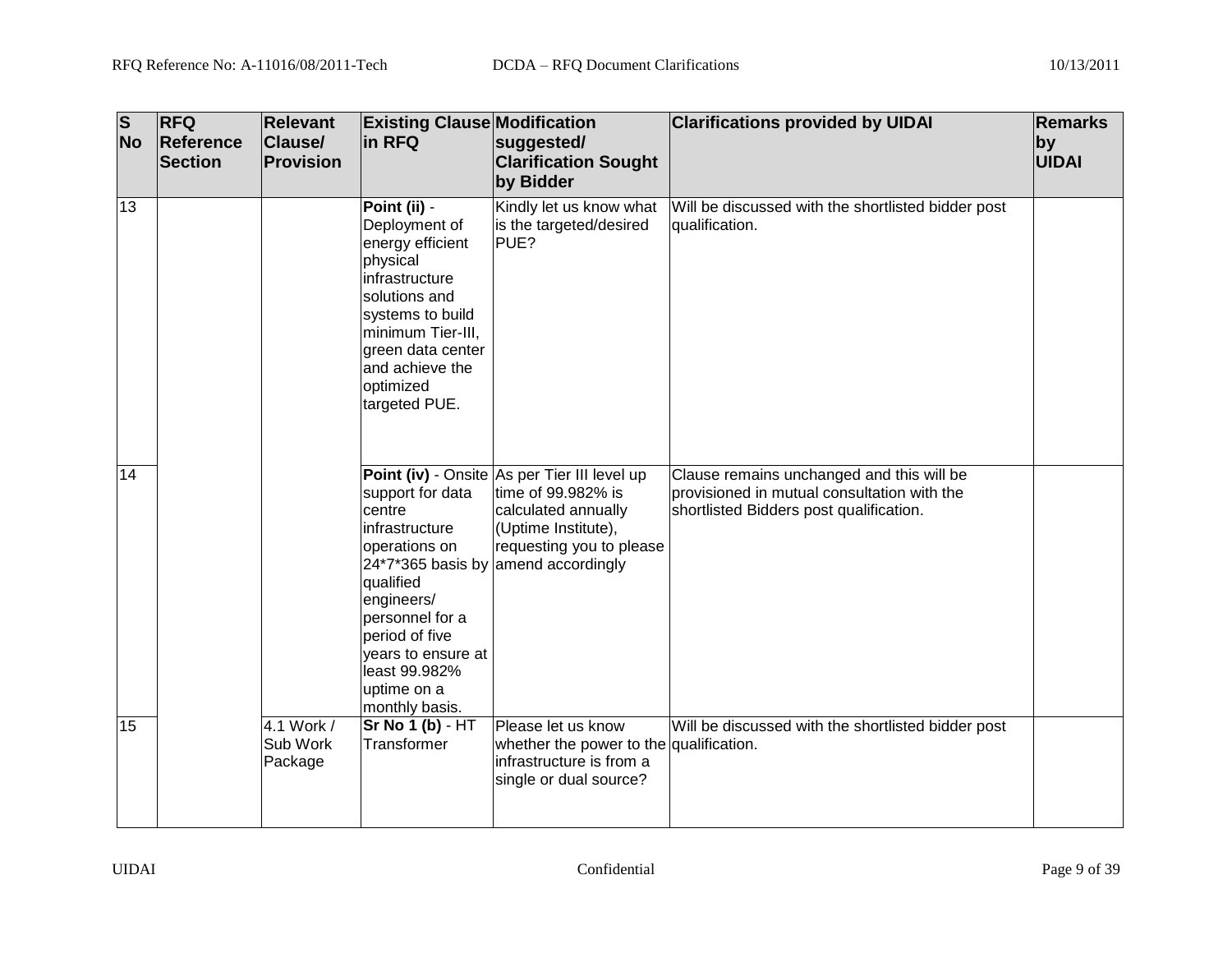| $\overline{\mathbf{s}}$<br><b>No</b> | <b>RFQ</b><br>Reference<br>Section | <b>Relevant</b><br><b>Clause/</b><br><b>Provision</b> | <b>Existing Clause Modification</b><br>in RFQ | suggested/<br><b>Clarification Sought</b><br>by Bidder                                                                                                                                                                                                                                              | <b>Clarifications provided by UIDAI</b>                                                                                                                                                                                                                                                    | <b>Remarks</b><br> by <br><b>UIDAI</b> |
|--------------------------------------|------------------------------------|-------------------------------------------------------|-----------------------------------------------|-----------------------------------------------------------------------------------------------------------------------------------------------------------------------------------------------------------------------------------------------------------------------------------------------------|--------------------------------------------------------------------------------------------------------------------------------------------------------------------------------------------------------------------------------------------------------------------------------------------|----------------------------------------|
| 16                                   |                                    | 4.2<br>Estimated<br>Project Plan                      |                                               | clarity on the below<br>point:<br>As per the project life<br>cycle, the design phase<br>is for 4 months, after<br>which Implementation<br>phase starts (duration 8<br>months), but as per the<br>table, the duration of the<br>implementation phase<br>extends to "T+29<br>Months". Please clarify. | The respondent request The indicative Project Plan is provided in the RFQ<br>(Refer Clause 4.2 - Estimated Project Plan) and the<br>timelines of Data Center floor readiness by Building<br>construction company is being considered for the<br>implementation phase timeline queried for. |                                        |
| 17                                   |                                    |                                                       | 3 Certification for<br>Design                 | the DCDA's<br>responsibility to ensure<br>& arrange this<br>certification for UIDAI or<br>UIDAI will arrange this<br>certification itself?                                                                                                                                                          | <b>Sr No 1 (c)</b> - Tier- Please let us know if it is It is in the scope of DCDA.                                                                                                                                                                                                         |                                        |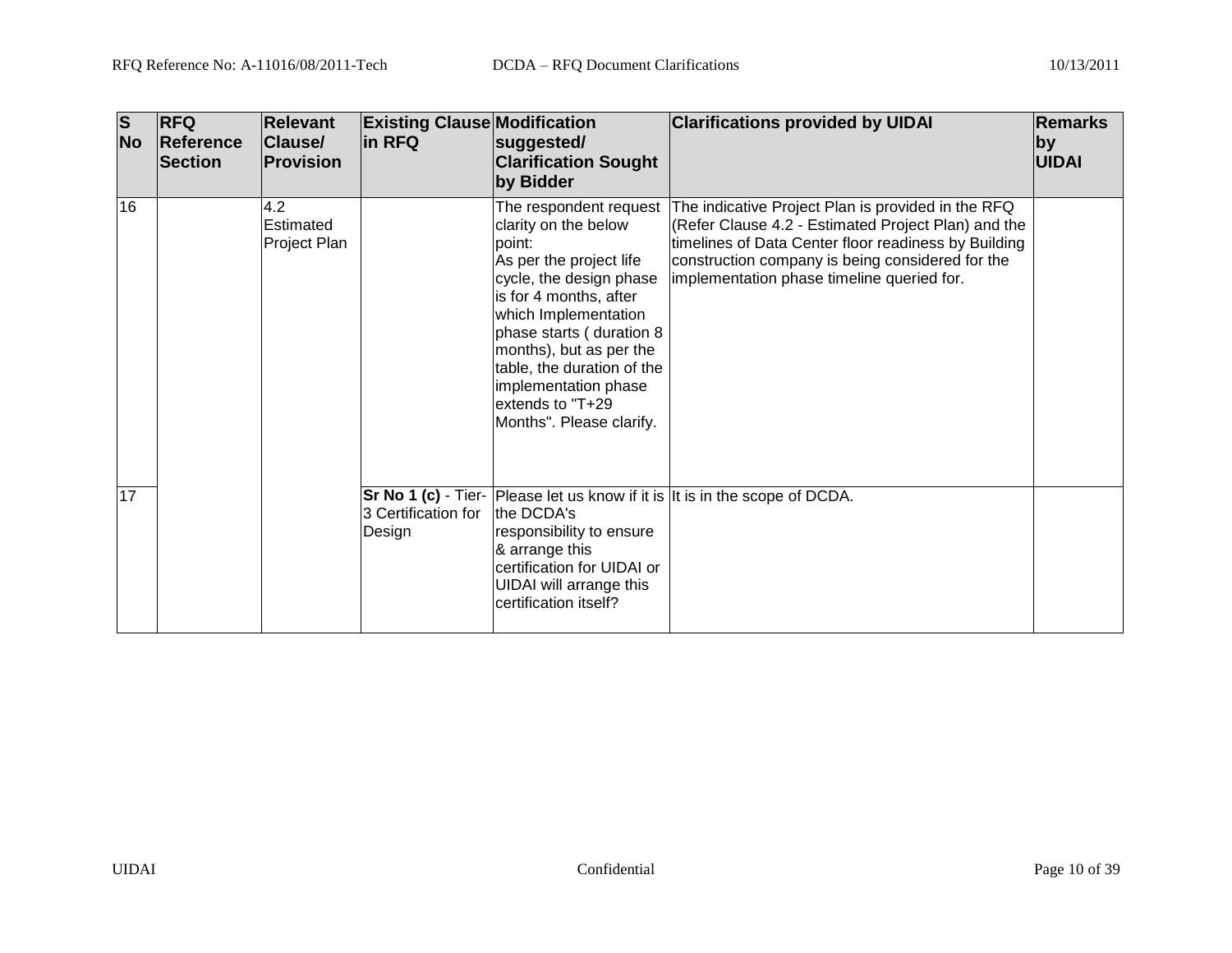| <b>S</b><br><b>No</b> | <b>RFQ</b><br><b>Reference</b><br><b>Section</b> | <b>Relevant</b><br>Clause/<br><b>Provision</b> | <b>Existing Clause Modification</b><br>in RFQ                                                                                                                                          | suggested/<br><b>Clarification Sought</b><br>by Bidder                                                                                                                                                                                               | <b>Clarifications provided by UIDAI</b>                              | Remarks<br>$ $ by<br><b>UIDAI</b> |
|-----------------------|--------------------------------------------------|------------------------------------------------|----------------------------------------------------------------------------------------------------------------------------------------------------------------------------------------|------------------------------------------------------------------------------------------------------------------------------------------------------------------------------------------------------------------------------------------------------|----------------------------------------------------------------------|-----------------------------------|
| 18                    | 5. Details of<br>Tender                          | 5.3 - Pre-<br>qualification<br>Criteria        | lbe in business for I<br>la minimum<br>Iduration of three<br>years with a<br>lminimum annual<br>turnover of<br>Rs.800 Crore in<br>leach of the last<br>three financial<br>years ending | The Bidder should modify the clause as:<br>"The Bidder should be in<br>business for a minimum<br>duration of three years<br>with a minimum annual<br>turnover of Rs.600 Crore<br>lin each of the last three<br>financial years ending<br>31/03/2011" | Clause 5.3.1 (2) - We request you to kindly Clause remains unchanged |                                   |
| 19                    |                                                  |                                                | 31/03/2011.                                                                                                                                                                            | Organizations in<br>business for a minimum<br>duration of three years<br>with a minimum average<br>turnover of Rs.200 Crore<br>in the last three financial<br>years ending 31/03/2011<br>should be allowed to<br>participate.                        | Clause remains unchanged                                             |                                   |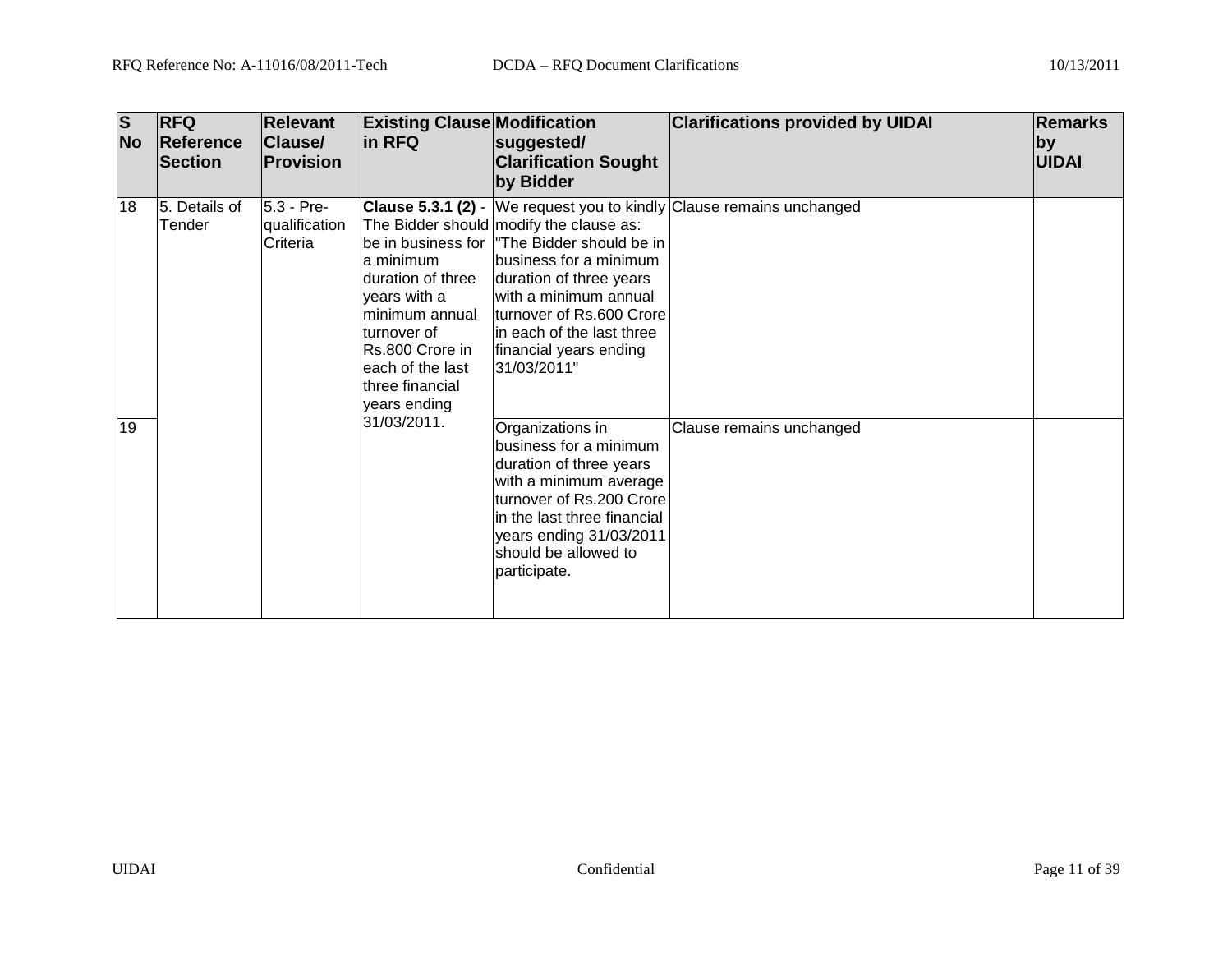| $\overline{\mathbf{s}}$<br><b>No</b> | <b>RFQ</b><br><b>Reference</b><br>Section | <b>Relevant</b><br><b>Clause/</b><br>Provision | <b>Existing Clause Modification</b><br>in RFQ                                         | suggested/<br><b>Clarification Sought</b><br>by Bidder                                                                                                                                                                                                                                                                                                          | <b>Clarifications provided by UIDAI</b>                                                                                                                                                                                                                                                                                                                                                                                                                                                                                                                                                                                           | <b>Remarks</b><br>by<br><b>UIDAI</b> |
|--------------------------------------|-------------------------------------------|------------------------------------------------|---------------------------------------------------------------------------------------|-----------------------------------------------------------------------------------------------------------------------------------------------------------------------------------------------------------------------------------------------------------------------------------------------------------------------------------------------------------------|-----------------------------------------------------------------------------------------------------------------------------------------------------------------------------------------------------------------------------------------------------------------------------------------------------------------------------------------------------------------------------------------------------------------------------------------------------------------------------------------------------------------------------------------------------------------------------------------------------------------------------------|--------------------------------------|
| 20                                   |                                           |                                                |                                                                                       | As we are 100Cr<br>company and very keen<br>to participate can we<br>have an turnover<br>exception if have an<br>consortium with a<br>government undertaking<br>company and bid jointly<br>which put together will<br>not be more than 200 Cr<br>lin turnover.                                                                                                  | Clause remains unchanged                                                                                                                                                                                                                                                                                                                                                                                                                                                                                                                                                                                                          |                                      |
| 21                                   |                                           |                                                | have experience<br>of undertaking<br>Turnkey Solutions requirement<br>for Data Center | <b>Clause 5.3.1 (3)</b> - $\vert$ Can a project where<br>The Bidder should NOC is a part of the<br>project can be shown as<br>a proof for the eligibility                                                                                                                                                                                                       | NOC (Network Operations Centre) will not be<br>considered                                                                                                                                                                                                                                                                                                                                                                                                                                                                                                                                                                         |                                      |
| $\overline{22}$                      |                                           |                                                | Physical<br>Infrastructure<br>Services, as<br>defined in clause<br>5.3.1.             | We have been working<br>lin India as Data Centre<br>Service provider having<br>laround 11 Data Centers<br>lin India and has been<br>managing and<br>undertaking Turnkey<br>Solutions for our own<br>Data Centre Physical<br>Infrastructure Services<br>las defined in clause<br>5.3.1.<br>from UIDAI that our<br>experience as a DCSP<br>in India would qualify | Bidders' experience in design, implementation and<br>Operation & Maintenance of In-House Data Center<br>physical infrastructure services (as defined in<br>clause 5.3.1) shall be accepted only if bidder builds<br>its own Data Center for providing co-location<br>services to its customers and not for its own<br>captive use.<br>The bidder should provide a Letter of Undertaking<br>that the bidder has experience of Undertaking<br>turnkey solutions for Data Center Physical<br>Infrastructure services for their customers. The<br>Would seek clarifications same should be certified by the MD/ CEO of the<br>bidder. |                                      |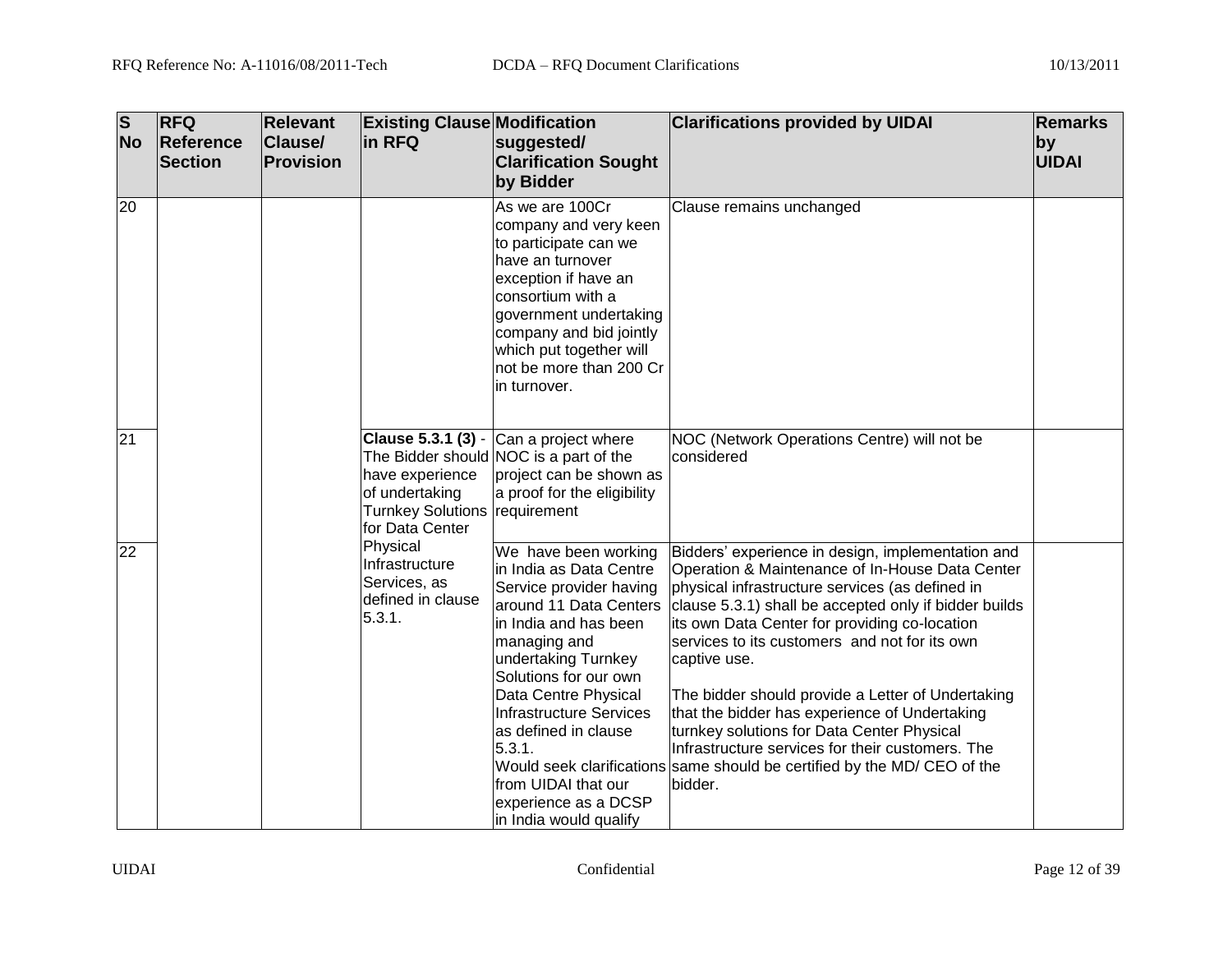| lS<br><b>No</b> | <b>IRFQ</b><br>Reference<br><b>Section</b> | <b>Relevant</b><br>Clause/<br><b>Provision</b> | <b>Existing Clause Modification</b><br>lin RFQ | suggested/<br><b>Clarification Sought</b><br>by Bidder | <b>Clarifications provided by UIDAI</b> | Remarks<br> by<br><b>UIDAI</b> |
|-----------------|--------------------------------------------|------------------------------------------------|------------------------------------------------|--------------------------------------------------------|-----------------------------------------|--------------------------------|
|                 |                                            |                                                |                                                | against this clause.                                   |                                         |                                |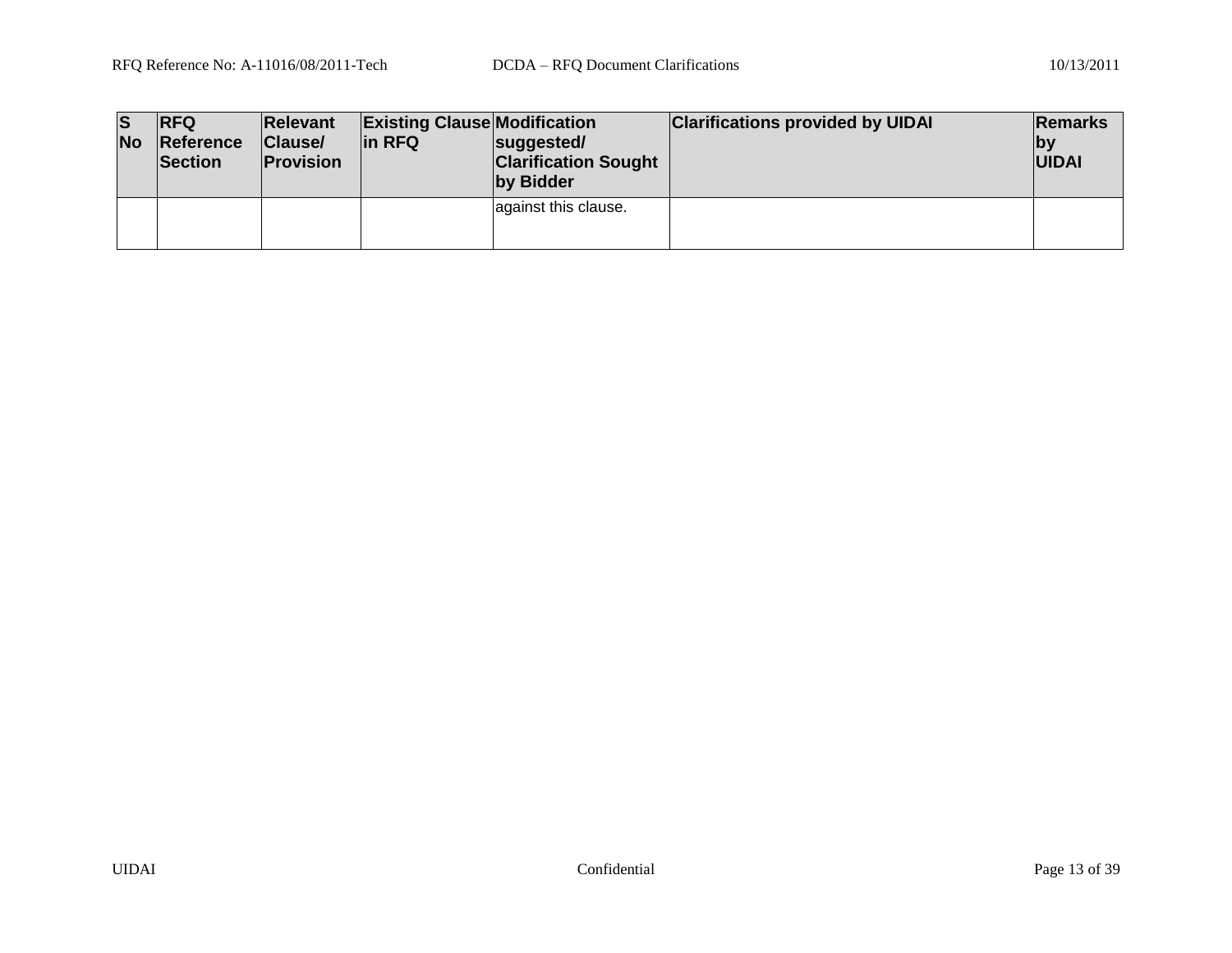| $\overline{\mathbf{s}}$ | <b>RFQ</b> | Relevant  | <b>Existing Clause Modification</b> |                             | <b>Clarifications provided by UIDAI</b>       | <b>Remarks</b> |
|-------------------------|------------|-----------|-------------------------------------|-----------------------------|-----------------------------------------------|----------------|
| <b>No</b>               | Reference  | Clause/   | in RFQ                              | suggested/                  |                                               | $ $ by         |
|                         | Section    | Provision |                                     | <b>Clarification Sought</b> |                                               | <b>UIDAI</b>   |
|                         |            |           |                                     | by Bidder                   |                                               |                |
|                         |            |           |                                     |                             |                                               |                |
| $\overline{23}$         |            |           |                                     | We have signed NDA          | Refer clarifications provided in S.No: 32 and |                |
|                         |            |           |                                     | with respective             | S.No: 40.                                     |                |
|                         |            |           |                                     | customers which impose      |                                               |                |
|                         |            |           |                                     | reservations on sharing     |                                               |                |
|                         |            |           |                                     | such information. We can    |                                               |                |
|                         |            |           |                                     | provide data of such        |                                               |                |
|                         |            |           |                                     | projects as per attached    |                                               |                |
|                         |            |           |                                     | format and UIDAI can        |                                               |                |
|                         |            |           |                                     | take reference from         |                                               |                |
|                         |            |           |                                     | these customers.            |                                               |                |
|                         |            |           |                                     |                             |                                               |                |
|                         |            |           |                                     |                             |                                               |                |
|                         |            |           |                                     |                             |                                               |                |
|                         |            |           |                                     |                             |                                               |                |
|                         |            |           |                                     |                             |                                               |                |
|                         |            |           |                                     |                             |                                               |                |
|                         |            |           |                                     |                             |                                               |                |
|                         |            |           |                                     |                             |                                               |                |
|                         |            |           |                                     |                             |                                               |                |
|                         |            |           |                                     |                             |                                               |                |
|                         |            |           |                                     |                             |                                               |                |
|                         |            |           |                                     |                             |                                               |                |
|                         |            |           |                                     |                             |                                               |                |
|                         |            |           |                                     |                             |                                               |                |
|                         |            |           |                                     |                             |                                               |                |
|                         |            |           |                                     |                             |                                               |                |
|                         |            |           |                                     |                             |                                               |                |
|                         |            |           |                                     |                             |                                               |                |
|                         |            |           |                                     |                             |                                               |                |
|                         |            |           |                                     |                             |                                               |                |
|                         |            |           |                                     |                             |                                               |                |
|                         |            |           |                                     |                             |                                               |                |
|                         |            |           |                                     |                             |                                               |                |
|                         |            |           |                                     |                             |                                               |                |
|                         |            |           |                                     |                             |                                               |                |
|                         |            |           |                                     |                             |                                               |                |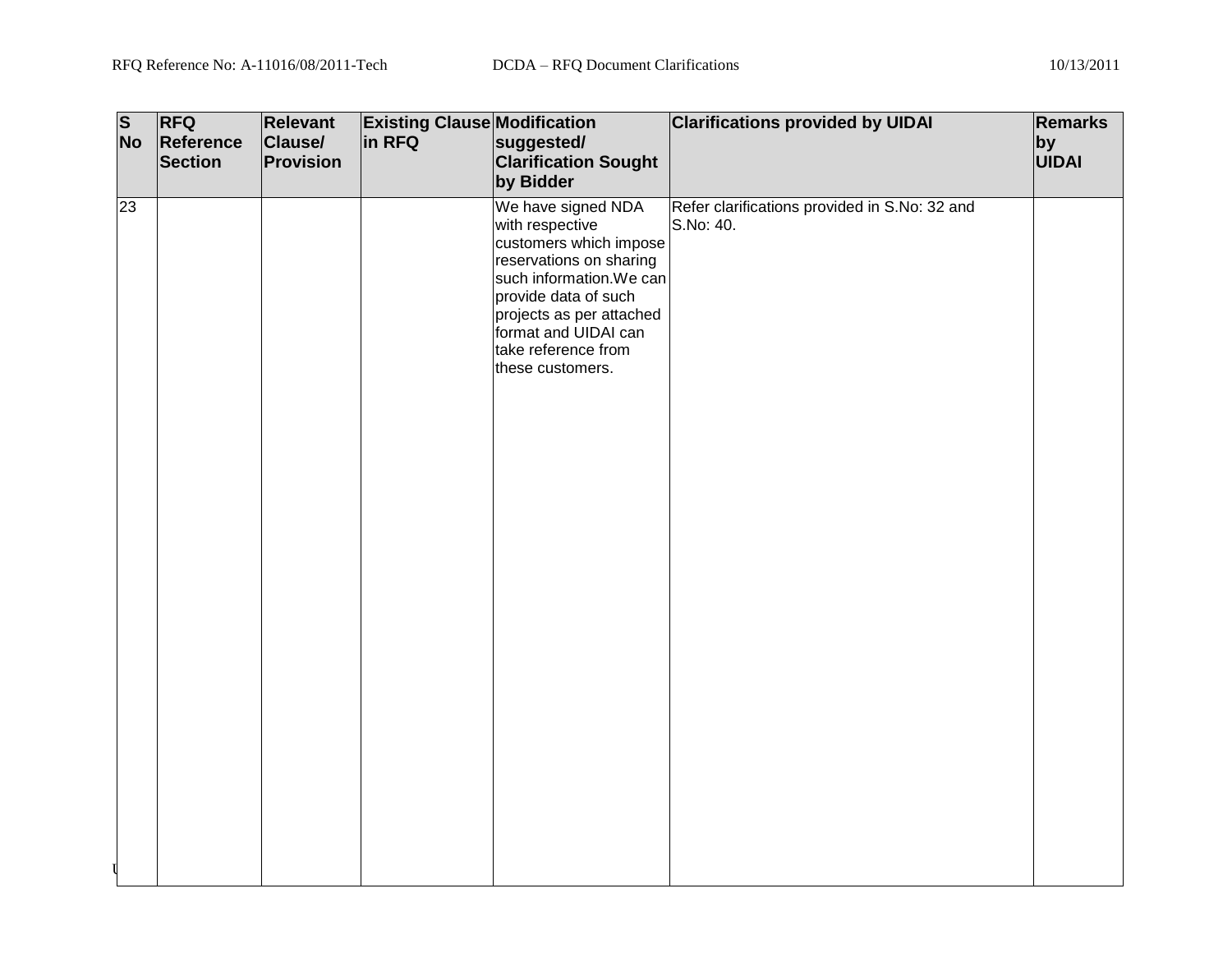| $\overline{\mathbf{s}}$<br><b>No</b> | <b>RFQ</b><br>Reference<br><b>Section</b> | <b>Relevant</b><br><b>Clause/</b><br>Provision | <b>Existing Clause Modification</b><br>in RFQ                                                          | suggested/<br><b>Clarification Sought</b>                                                                                                                                                                                                                                                                                                                                                                                                                                                                                                                                                                                                                                 | <b>Clarifications provided by UIDAI</b>                                                       | Remarks<br> by<br><b>UIDAI</b> |
|--------------------------------------|-------------------------------------------|------------------------------------------------|--------------------------------------------------------------------------------------------------------|---------------------------------------------------------------------------------------------------------------------------------------------------------------------------------------------------------------------------------------------------------------------------------------------------------------------------------------------------------------------------------------------------------------------------------------------------------------------------------------------------------------------------------------------------------------------------------------------------------------------------------------------------------------------------|-----------------------------------------------------------------------------------------------|--------------------------------|
|                                      |                                           |                                                |                                                                                                        | by Bidder                                                                                                                                                                                                                                                                                                                                                                                                                                                                                                                                                                                                                                                                 |                                                                                               |                                |
| 24                                   |                                           |                                                |                                                                                                        | Infrastructure creation<br>for Customers Co-<br>location area can be<br>considered as Built<br>Experience. As our Data<br>Centers are designed<br>and built by In-house<br>Team.b. If above is Yes<br>then PO copy/contract to<br>Vendors be<br>acceptable.c. If no then<br>3rd Party Built Data<br>center by our team Copy<br>of work Order/Contract<br>shall be an issue by<br>violating NDA Norms as<br>well as security reasons.<br>Therefore our suggest to<br>suitably modify the<br>process by providing<br>documentary evidence<br>of undertaking turnkey<br>solutions or Certificate<br>from Customer/CA for<br>data center physical<br>Infrastructure should be | a. In-house Data Center Refer clarifications provided for S No: 22,<br>S No: 32 and S No: 40. |                                |
| $\overline{25}$                      |                                           |                                                | The Bidder should with PMP/Prince,<br>lhave technical<br>strength of 500<br>permanent<br>employees on- | accepted.<br>Clause 5.3.1 (5) - Minimum 15 employees<br>CDCP/CDCS, ISO<br>27001/ITIL certifications<br>to be relaxed to 10<br>employees.                                                                                                                                                                                                                                                                                                                                                                                                                                                                                                                                  | Clause remains unchanged                                                                      |                                |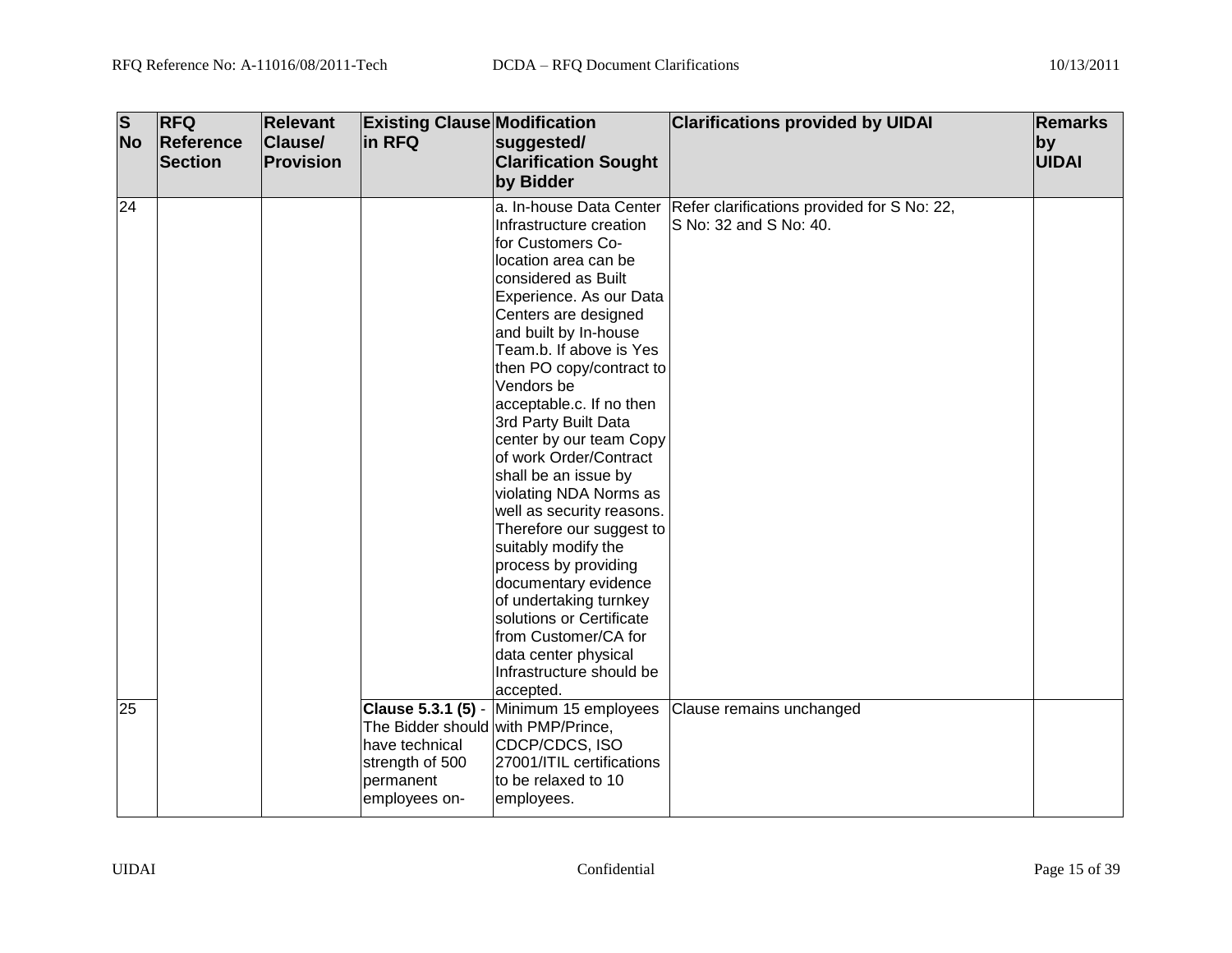| <b>S</b><br><b>No</b> | <b>RFQ</b><br>Reference<br>Section | <b>Relevant</b><br><b>Clause/</b><br>Provision | <b>Existing Clause Modification</b><br>in RFQ                                                                                                           | suggested/<br><b>Clarification Sought</b><br>by Bidder                                                                                                                                                                      | <b>Clarifications provided by UIDAI</b>                                                                                                                                                                                                                                                               | <b>Remarks</b><br>by<br>UIDAI |
|-----------------------|------------------------------------|------------------------------------------------|---------------------------------------------------------------------------------------------------------------------------------------------------------|-----------------------------------------------------------------------------------------------------------------------------------------------------------------------------------------------------------------------------|-------------------------------------------------------------------------------------------------------------------------------------------------------------------------------------------------------------------------------------------------------------------------------------------------------|-------------------------------|
| 26                    |                                    |                                                | rolls, including 15<br>employees who<br>are certified for<br>PMP/ Prince2,<br>CDCP/CDCS,<br>ISO 27001/ITIL;<br>with numbers in<br>each<br>ntary Proof:• | a. Can the eligibility of<br>certified manpower be<br>met by the consortium<br>partner?<br>b. Alternately, the<br>manpower with<br>telecom/IT project<br>implementation<br>category. Docume experience may be<br>considered | a. Refer Clarification provided for S.No: 2<br>b.Clause is self explanatory                                                                                                                                                                                                                           |                               |
| 27                    |                                    |                                                | Certification from<br>MD/CEO for the<br>people on roll<br>(excluding<br>contractors/<br>of Certificates in<br>respect of 15<br>employees                | to have each category of certified for:<br>certification copies as<br>outsourced/ daily   Prince2, CDCP or<br>wage staff) Copy CDCS, ISO27001 or<br>ITIL.                                                                   | Please clarify if you want Minimum 15 employees are required who are<br>a. Either PMP or Prince2<br>mentioned or any of the  b. Either CDCP or CDCS<br>pair will do. Like PMP or C. Either ISO27001 or ITIL.<br>Sum of categories a,b & c should be minimum 15<br>no's with numbers in each category. |                               |
| 28                    |                                    |                                                |                                                                                                                                                         | Please confirm that<br><b>UIDAI</b> requires 15 or<br>more employees having<br>these certifications all<br>together in all the asked<br>criteria.                                                                           | Refer Clarification provided for<br>IS No: 27.                                                                                                                                                                                                                                                        |                               |
| 29                    |                                    |                                                |                                                                                                                                                         | certification should be<br>acceptable if signed by<br>authorized signatory.                                                                                                                                                 | Respondent request that Clause remains unchanged                                                                                                                                                                                                                                                      |                               |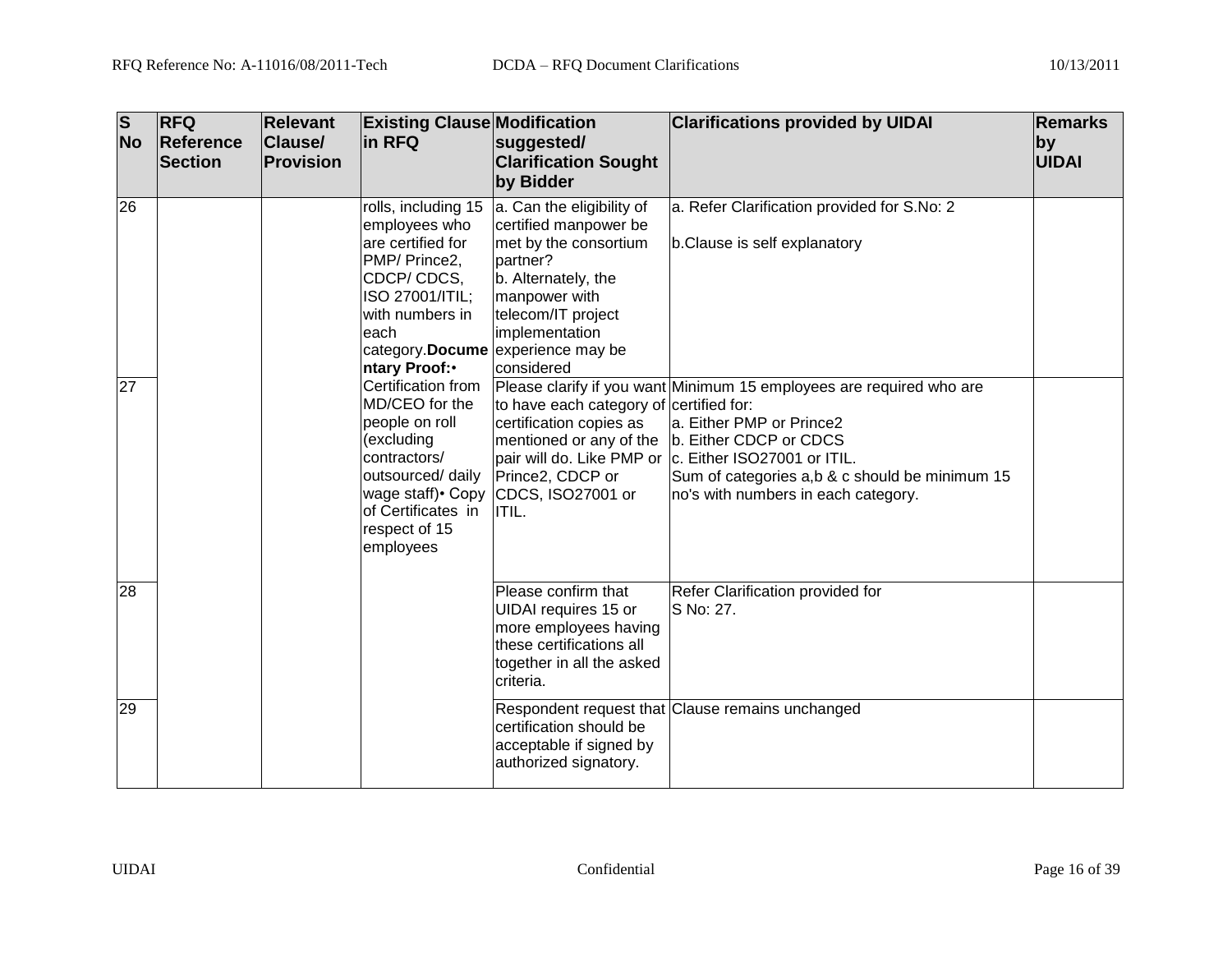| <b>S</b><br><b>No</b> | <b>RFQ</b><br><b>Reference</b><br>Section | <b>Relevant</b><br><b>Clause/</b><br>Provision | <b>Existing Clause Modification</b><br>in RFQ | suggested/<br><b>Clarification Sought</b><br>by Bidder                                                                                                                  | <b>Clarifications provided by UIDAI</b>           | <b>Remarks</b><br>$ $ by<br><b>UIDAI</b> |
|-----------------------|-------------------------------------------|------------------------------------------------|-----------------------------------------------|-------------------------------------------------------------------------------------------------------------------------------------------------------------------------|---------------------------------------------------|------------------------------------------|
| 30                    |                                           |                                                |                                               | strength of 100<br>permanent employees<br>on-rolls, including 15<br>employees who are<br>certified for ISO<br>27001/ITIL should be<br>allowed to participate            | Bidders having technical Clause remains unchanged |                                          |
| 31                    |                                           |                                                |                                               | Please clarify whether<br>the requirement is of $15$ S No: 27.<br>employees having<br>certifications in<br>mentioned categories<br>with at least 1 in each<br>category? | Refer Clarification provided for                  |                                          |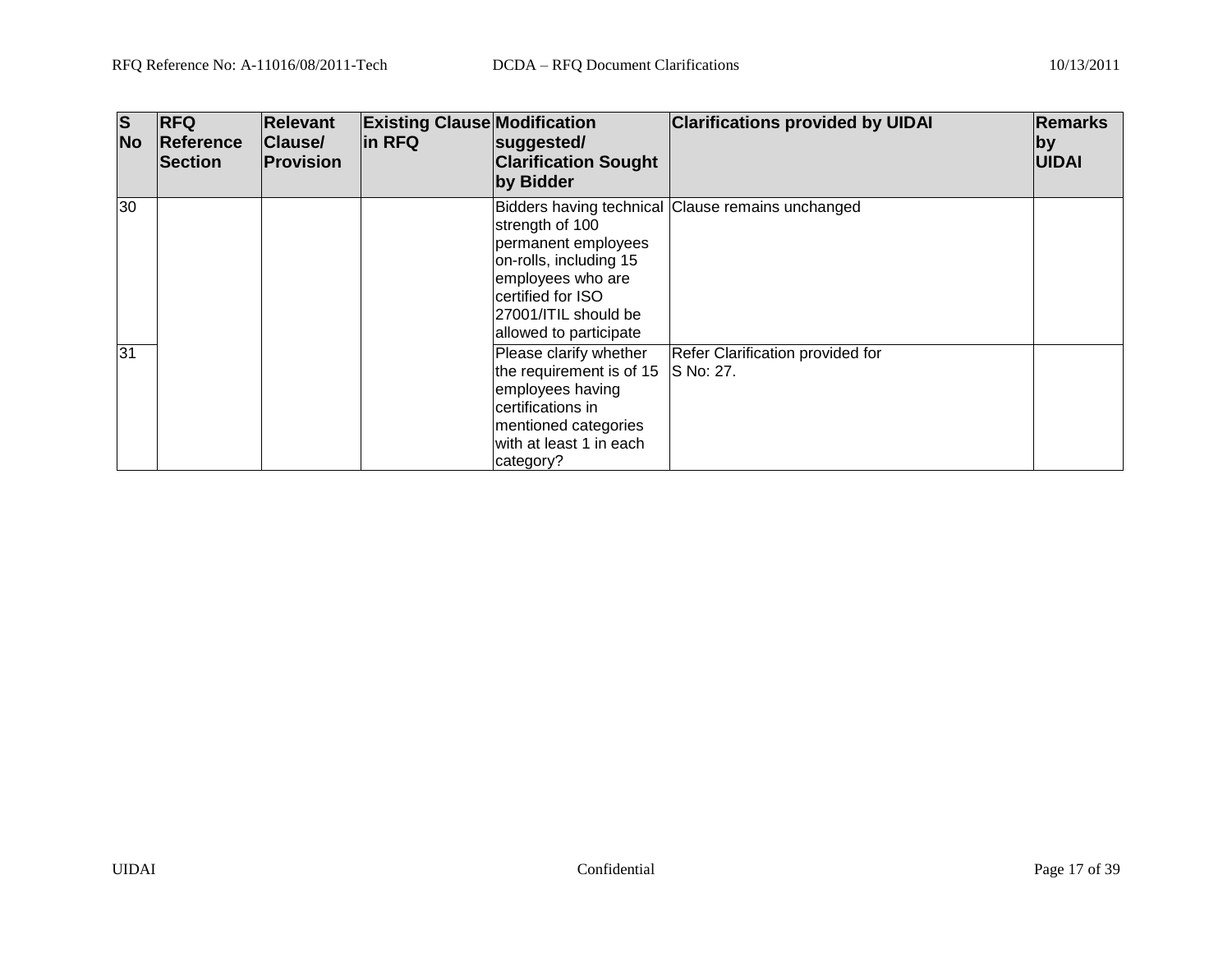| $\overline{\mathbf{s}}$ |           | <b>RFQ</b>     | <b>Relevant</b> | <b>Existing Clause Modification</b>                                                                                                                                                                                                                                                                                                                                                                                                                                 |                                                                                                                                                                                                                                                                                                                                                                                                                                                                                                                                                                                               | <b>Clarifications provided by UIDAI</b>                                                                                                                                                                                                                                                                                                                                                                                                                                                                                                                                                                                                                                                                                                                                                                                                                                                                                                                                                                                                                                                                                                                                                                                                                                                                                                                                                                                                                                                                                                                                                                     | Remarks                  |
|-------------------------|-----------|----------------|-----------------|---------------------------------------------------------------------------------------------------------------------------------------------------------------------------------------------------------------------------------------------------------------------------------------------------------------------------------------------------------------------------------------------------------------------------------------------------------------------|-----------------------------------------------------------------------------------------------------------------------------------------------------------------------------------------------------------------------------------------------------------------------------------------------------------------------------------------------------------------------------------------------------------------------------------------------------------------------------------------------------------------------------------------------------------------------------------------------|-------------------------------------------------------------------------------------------------------------------------------------------------------------------------------------------------------------------------------------------------------------------------------------------------------------------------------------------------------------------------------------------------------------------------------------------------------------------------------------------------------------------------------------------------------------------------------------------------------------------------------------------------------------------------------------------------------------------------------------------------------------------------------------------------------------------------------------------------------------------------------------------------------------------------------------------------------------------------------------------------------------------------------------------------------------------------------------------------------------------------------------------------------------------------------------------------------------------------------------------------------------------------------------------------------------------------------------------------------------------------------------------------------------------------------------------------------------------------------------------------------------------------------------------------------------------------------------------------------------|--------------------------|
|                         | <b>No</b> | Reference      | Clause/         | in RFQ                                                                                                                                                                                                                                                                                                                                                                                                                                                              | suggested/                                                                                                                                                                                                                                                                                                                                                                                                                                                                                                                                                                                    |                                                                                                                                                                                                                                                                                                                                                                                                                                                                                                                                                                                                                                                                                                                                                                                                                                                                                                                                                                                                                                                                                                                                                                                                                                                                                                                                                                                                                                                                                                                                                                                                             | $ $ by                   |
|                         |           | <b>Section</b> | Provision       |                                                                                                                                                                                                                                                                                                                                                                                                                                                                     | <b>Clarification Sought</b>                                                                                                                                                                                                                                                                                                                                                                                                                                                                                                                                                                   |                                                                                                                                                                                                                                                                                                                                                                                                                                                                                                                                                                                                                                                                                                                                                                                                                                                                                                                                                                                                                                                                                                                                                                                                                                                                                                                                                                                                                                                                                                                                                                                                             | <b>UIDAI</b>             |
|                         |           |                |                 |                                                                                                                                                                                                                                                                                                                                                                                                                                                                     | by Bidder                                                                                                                                                                                                                                                                                                                                                                                                                                                                                                                                                                                     |                                                                                                                                                                                                                                                                                                                                                                                                                                                                                                                                                                                                                                                                                                                                                                                                                                                                                                                                                                                                                                                                                                                                                                                                                                                                                                                                                                                                                                                                                                                                                                                                             |                          |
|                         | 32        |                |                 | <b>Clause 5.3.1 (6)</b> - The purpose is to<br>at least two Data<br>Center projects,<br>each of 5,000 sq.<br>feet or above<br>(White space i.e.<br>Space for IT<br>Racks, Power<br>Distribution Units,<br>Computer Room<br>Precision Air-<br>Conditioner)<br>involving Design<br>& Turnkey<br>Implementation of<br>Data Centre<br>Physical<br>Infrastructure<br>Services for their<br>customers during<br>the last three<br>financial years<br>ending<br>31/03/2011 | The Bidder should validate the strength of<br>have implemented the company in terms of<br>designing &<br>implementing physical<br>infra for DC Projects. In<br>the recent Tenders of<br><b>DIT like State Data</b><br>Centers (SDC's) & also<br>State Wide Area<br>Network Tenders<br>(SWAN's); IDC<br>experience is allowed<br>wherein experience for<br>bidders who have built<br>their own Data Centers<br>for commercial purposes<br>is considered. We would<br>also request UIDAI to<br>consider Internet Data<br>of those bidders who<br>have built Data Centers<br>for commercial use. | In case the bidder builds the data center for its<br>customers, the bidder should provide a copy of<br>customer work order/contract/ Purchase order<br>demonstrating that the bidder has implemented<br>Data Center Physical Infrastructure Services. If the<br>bidder is unable to provide customer work order/<br>contract/ Purchase order then a Copy of the<br>Customer PO withholding the name of Project and<br>name of the Customer can be provided instead and<br>the same should be certified by the bidder's<br>MD/CEO.<br>The bidder should also provide details of the<br>referenced customer and project as per the format<br>attached in Annexure - IV which should be certified<br>by bidder's MD/ CEO. A copy of the Customer<br>acceptance report/ work completion certificate<br>issued by the customer would be required.<br>b) In case the bidder builds its own Data Center for<br>providing colocation services to its customers, the<br>Centre (IDC) experience bidder should provide vendor work order/contract/<br>Purchase order demonstrating that the bidder has<br>implemented Data Center Physical Infrastructure<br>services which should be certified by MD/CEO of<br>lthe bidder.<br>The bidder should also provide details of the<br>referenced data center colocation facility project as<br>per the format attached in Annexure - IV which<br>should be certified by bidder's MD/ CEO. A copy of<br>completion certificate of Data Center facility certified<br>by bidder's MD/CEO would be required.<br>Note: Due Diligence may be conducted by UIDAI, if<br>required. | Refer<br>Annexure<br>IV. |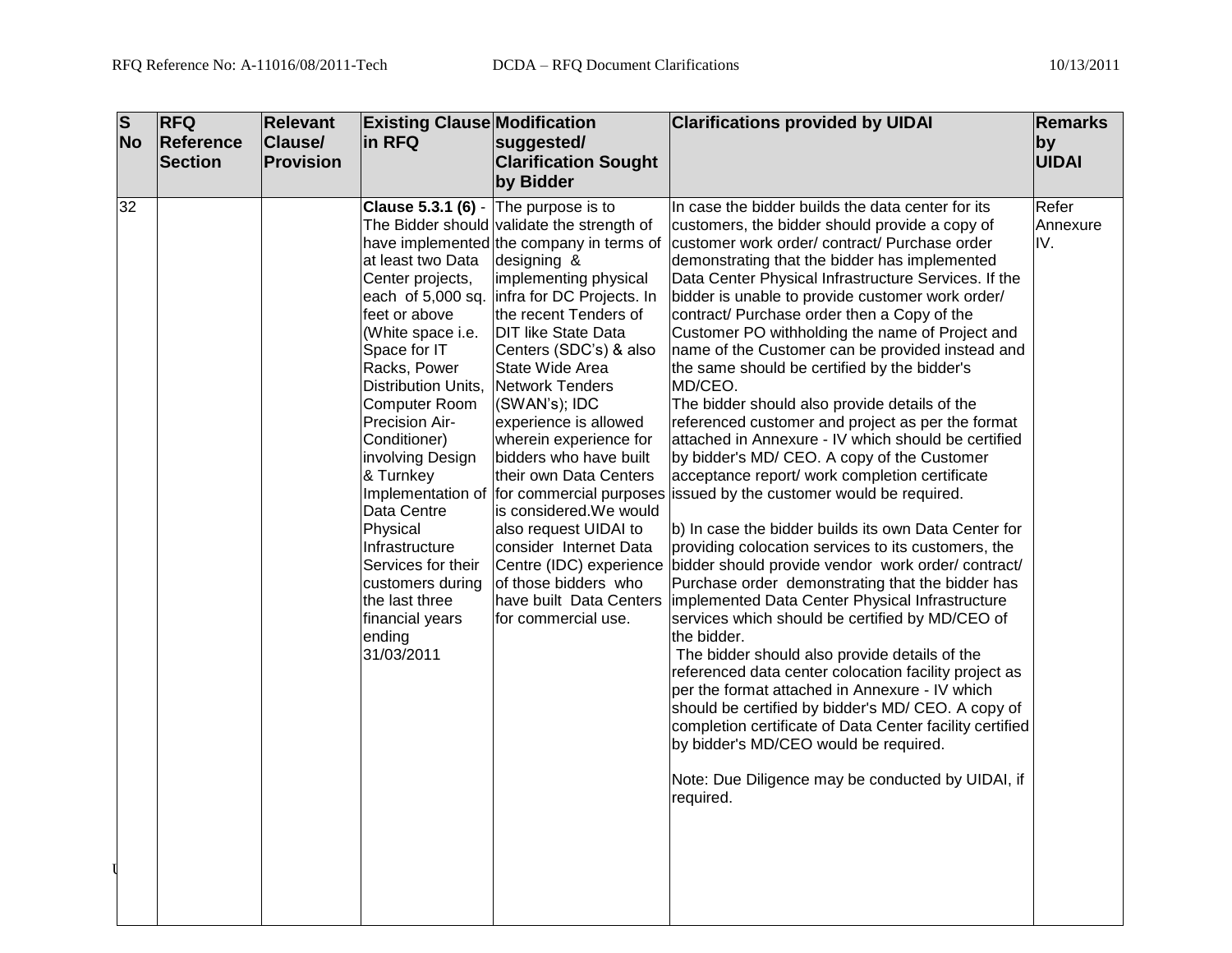| $\overline{\mathbf{s}}$<br><b>No</b> | <b>RFQ</b><br>Reference<br><b>Section</b> | <b>Relevant</b><br><b>Clause/</b><br><b>Provision</b> | <b>Existing Clause Modification</b><br>in RFQ | suggested/<br><b>Clarification Sought</b><br>by Bidder                                                                                                                                                                                                                                                                                                                                                                             | <b>Clarifications provided by UIDAI</b>                                 | <b>Remarks</b><br>by<br><b>UIDAI</b> |
|--------------------------------------|-------------------------------------------|-------------------------------------------------------|-----------------------------------------------|------------------------------------------------------------------------------------------------------------------------------------------------------------------------------------------------------------------------------------------------------------------------------------------------------------------------------------------------------------------------------------------------------------------------------------|-------------------------------------------------------------------------|--------------------------------------|
| 33                                   |                                           |                                                       |                                               | condition to 1 DC above<br>5000 Sq.ft of white area<br>and 2 DCs above 4000<br>Sq.ft white area.                                                                                                                                                                                                                                                                                                                                   | Request you to relax the Clause remains unchanged                       |                                      |
| 34                                   |                                           |                                                       |                                               | of in-house data center<br>meant for commercial<br>purpose may also be<br>considered. Alternately,<br>For meeting the<br>requirements as per the<br>evaluation matrix, the<br>experience of<br>consortium may be<br>allowed.                                                                                                                                                                                                       | Experience of setting up Refer Clarification provided for<br>S No: 32.  |                                      |
| 35                                   |                                           |                                                       |                                               | have implemented more<br>than Two (2) Data<br>Centers each<br>comprising of more than<br>5,000 Sq Feet of white<br>space for our<br>commercial use<br>involving Design &<br>Turnkey Implementation<br>of Data Centre Physical<br>Infrastructure Services.<br>We need to get the<br>clarification, whether we<br>can show those data<br>centers against this<br>clause, if not, we<br>request you to allow us<br>to show these Data | We sort to clarify that we Refer Clarification provided for $S$ No: 32. |                                      |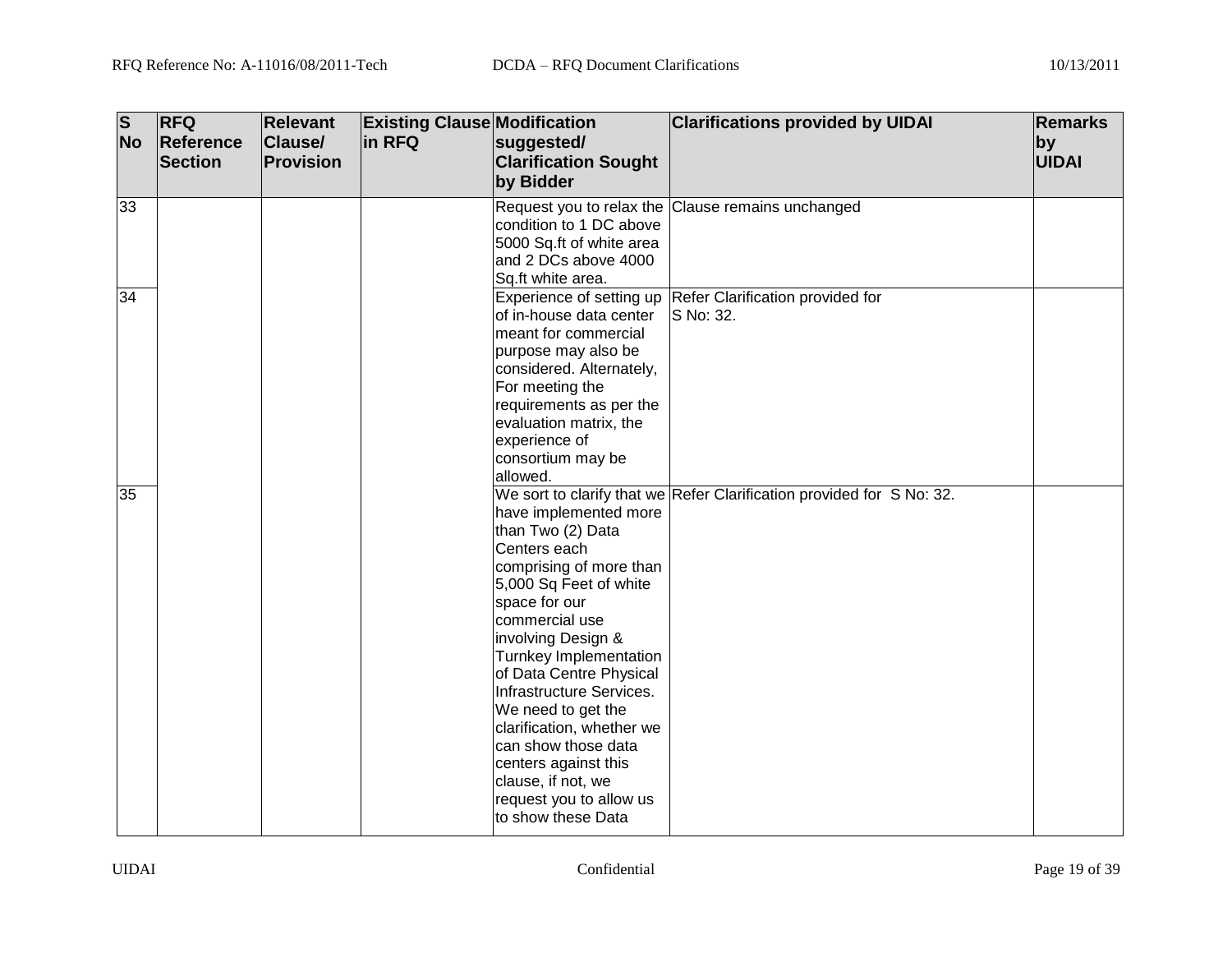| $\overline{\mathbf{s}}$<br><b>No</b> | <b>RFQ</b><br>Reference<br><b>Section</b> | <b>Relevant</b><br>Clause/<br>Provision | <b>Existing Clause Modification</b><br>in RFQ | suggested/<br><b>Clarification Sought</b><br>by Bidder                                                                                                                                                                                                                                                    | <b>Clarifications provided by UIDAI</b>    | <b>Remarks</b><br>by<br><b>UIDAI</b> |
|--------------------------------------|-------------------------------------------|-----------------------------------------|-----------------------------------------------|-----------------------------------------------------------------------------------------------------------------------------------------------------------------------------------------------------------------------------------------------------------------------------------------------------------|--------------------------------------------|--------------------------------------|
|                                      |                                           |                                         |                                               | Centers against this<br>clause.                                                                                                                                                                                                                                                                           |                                            |                                      |
| 36                                   |                                           |                                         |                                               | We have nine internal<br>Data Centers, each<br>more than 5000 sq ft<br>, which are used for<br>commercial purposes.<br>We have 500 external<br>customers hosted in<br>these Data Centers. We<br>request you to consider<br>these internal Data<br>Centers towards<br>eligibility, against this<br>clause. | Refer Clarification provided for S No: 32. |                                      |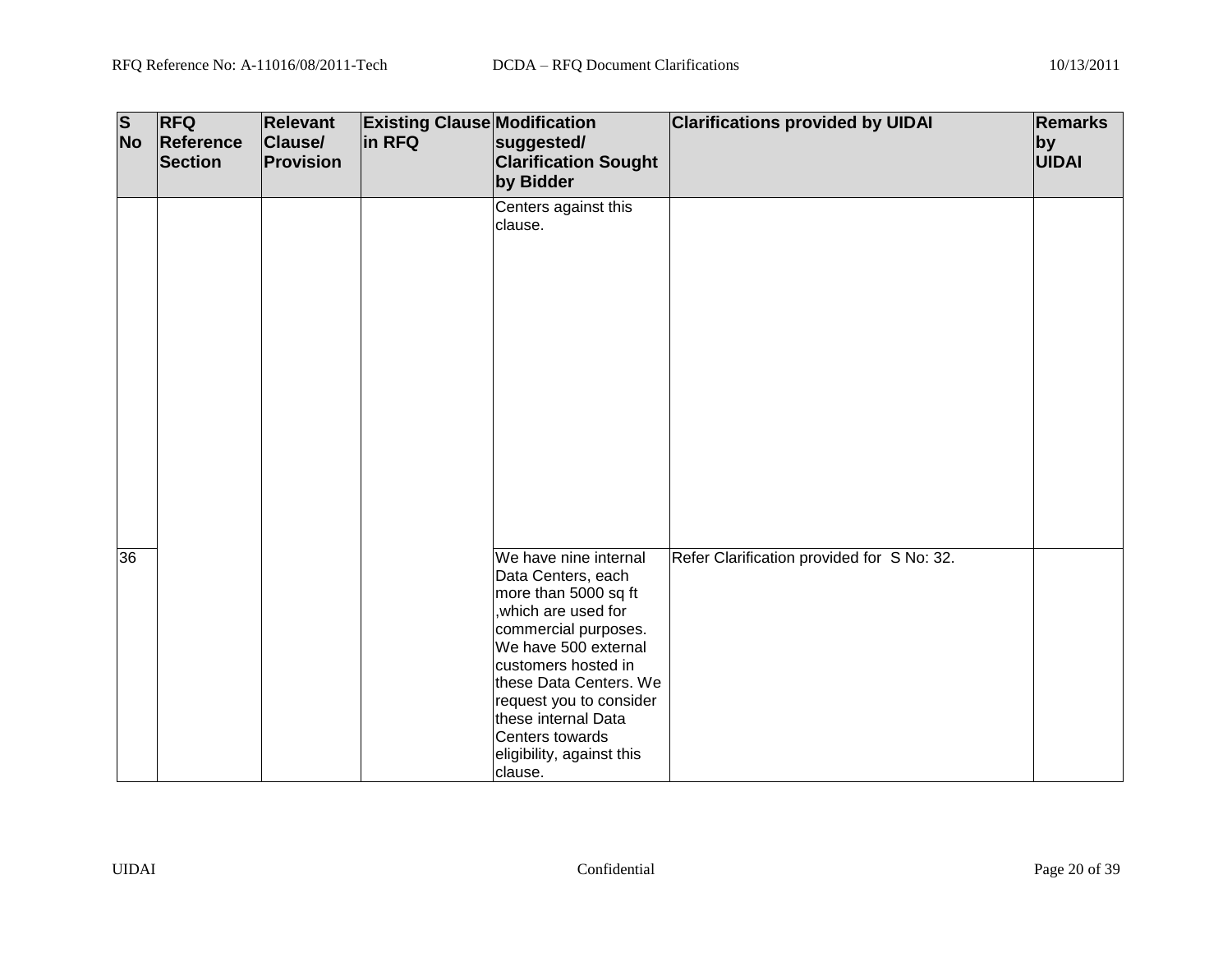| $\overline{\mathbf{s}}$<br><b>No</b> | <b>RFQ</b><br>Reference<br><b>Section</b> | <b>Relevant</b><br><b>Clause/</b><br><b>Provision</b> | <b>Existing Clause Modification</b><br>in RFQ | suggested/<br><b>Clarification Sought</b><br>by Bidder                                                                                                                                                                                                                                                                                                                                                                                                                                                                                                                                                           | <b>Clarifications provided by UIDAI</b>                               | <b>Remarks</b><br>by<br><b>UIDAI</b> |
|--------------------------------------|-------------------------------------------|-------------------------------------------------------|-----------------------------------------------|------------------------------------------------------------------------------------------------------------------------------------------------------------------------------------------------------------------------------------------------------------------------------------------------------------------------------------------------------------------------------------------------------------------------------------------------------------------------------------------------------------------------------------------------------------------------------------------------------------------|-----------------------------------------------------------------------|--------------------------------------|
| 37                                   |                                           |                                                       |                                               | Infrastructure creation<br>for Co-location area can<br>be considered as Built<br>Experience. As our Data<br>Centers are designed<br>and built by In-house<br>Team.<br>b. If above is Yes then<br>PO copy/contract of<br>Vendors be acceptable.<br>c. If no then 3rd Party<br>Built Data center by our<br>team Copy of work<br>Order/Contract shall be<br>an issue by violating<br>NDA Norms as well as<br>security reasons.<br>Therefore we suggest to<br>suitably modify the<br>process by providing<br>documentary evidence<br>of undertaking turnkey<br>solutions for data center<br>physical Infrastructure. | a. In-house Data Center Refer Clarification provided for<br>S No: 32. |                                      |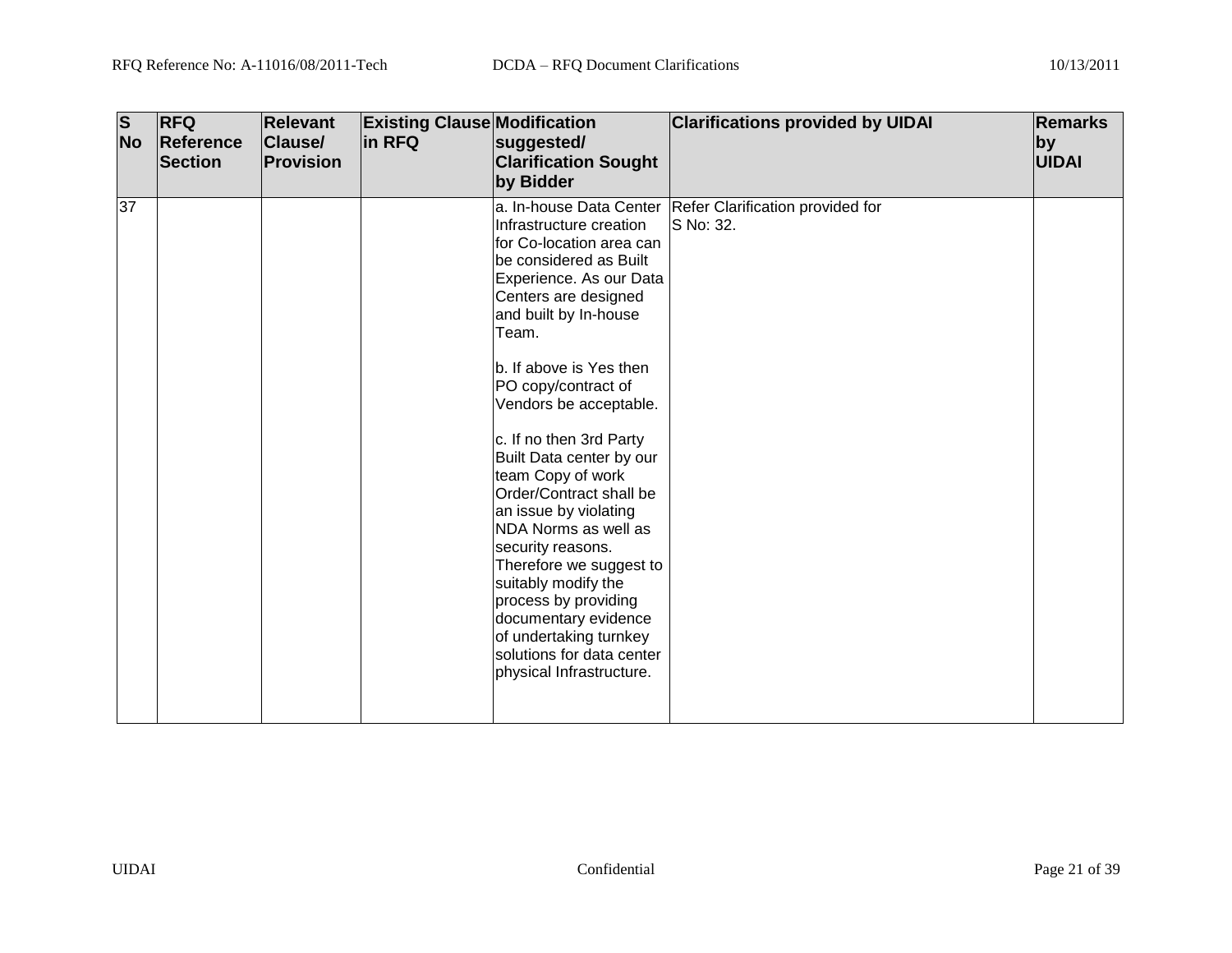| $\vert$ S<br><b>No</b> | <b>RFQ</b><br>Reference<br>Section | <b>Relevant</b><br>Clause/<br><b>Provision</b> | <b>Existing Clause Modification</b><br>in RFQ | suggested/<br><b>Clarification Sought</b><br>by Bidder                                                                                                                                                                                                                                                                                                                                                                                                                               | <b>Clarifications provided by UIDAI</b> | <b>Remarks</b><br>$ $ by<br><b>UIDAI</b> |
|------------------------|------------------------------------|------------------------------------------------|-----------------------------------------------|--------------------------------------------------------------------------------------------------------------------------------------------------------------------------------------------------------------------------------------------------------------------------------------------------------------------------------------------------------------------------------------------------------------------------------------------------------------------------------------|-----------------------------------------|------------------------------------------|
| 38                     |                                    |                                                |                                               | Organizations having<br>implemented at least<br>one Data Center<br>projects, each of 1,000<br>sq. feet or above (White<br>space i.e. Space for IT<br>Racks, Power<br>Distribution Units,<br><b>Computer Room</b><br><b>Precision Air-</b><br>Conditioner) involving<br>Design & Turnkey<br>Implementation of Data<br><b>Centre Physical</b><br>Infrastructure Services<br>lfor their customers<br>during the last three<br>financial years ending<br>31/03/2011 should be<br>allowed | Clause remains unchanged                |                                          |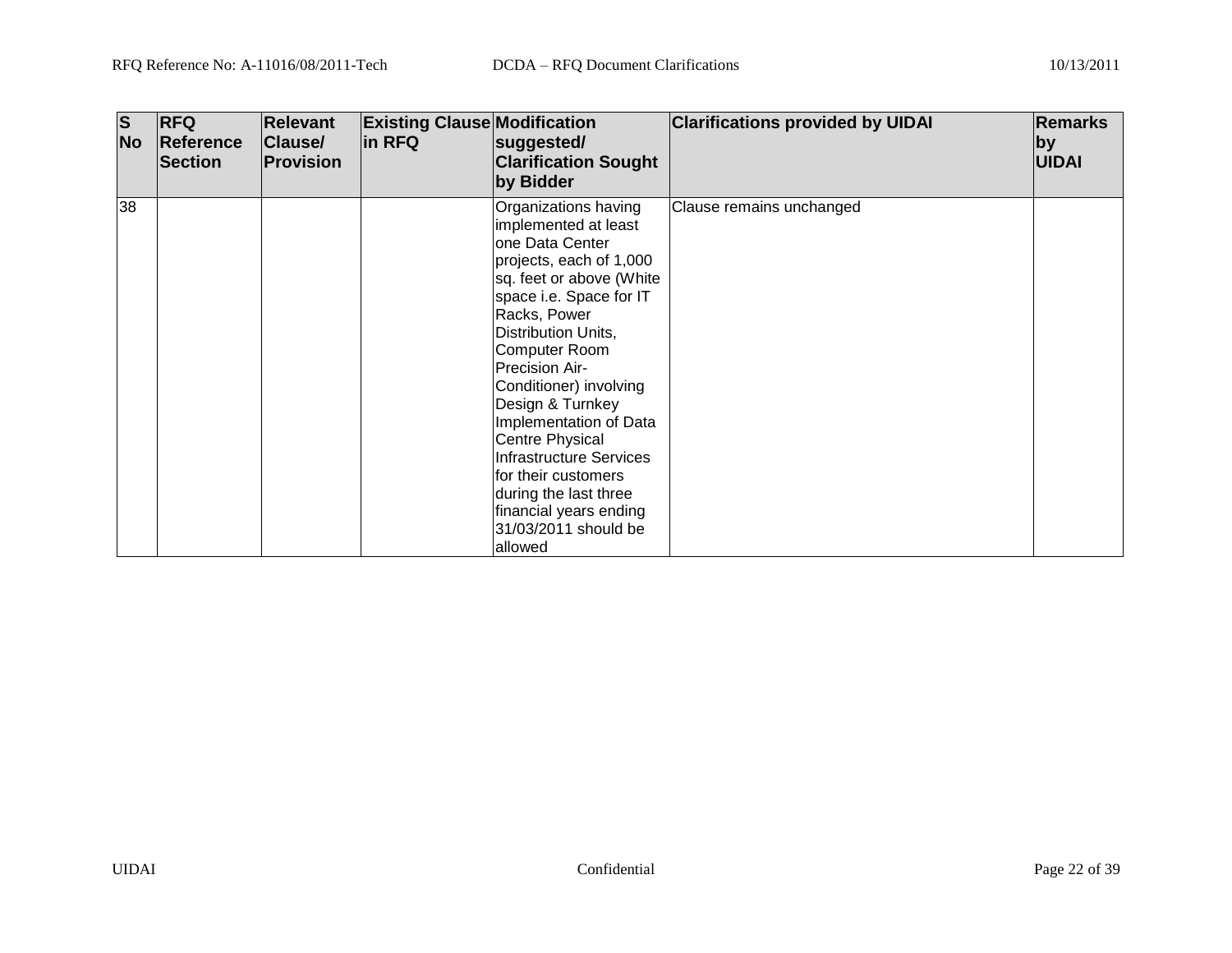| <b>S</b><br><b>No</b> | <b>RFQ</b><br><b>Reference</b><br><b>Section</b> | <b>Relevant</b><br>Clause/<br><b>Provision</b> | <b>Existing Clause Modification</b><br>in RFQ | suggested/<br><b>Clarification Sought</b><br>by Bidder                                                                                                                                                                                                                                                                                                                                                                                                                                                                                                          | <b>Clarifications provided by UIDAI</b> | <b>Remarks</b><br>by<br><b>UIDAI</b> |
|-----------------------|--------------------------------------------------|------------------------------------------------|-----------------------------------------------|-----------------------------------------------------------------------------------------------------------------------------------------------------------------------------------------------------------------------------------------------------------------------------------------------------------------------------------------------------------------------------------------------------------------------------------------------------------------------------------------------------------------------------------------------------------------|-----------------------------------------|--------------------------------------|
| 39                    |                                                  |                                                |                                               | We have implemented<br>around 11 Data Centers S No: 32.<br>in India with total area<br>more than 5 K Sq ft or<br>above for each of the<br>Data Center involving<br>the Design and Turnkey<br>Services. These Data<br>Centers in India are<br>been in turn sold to<br>various customers<br>namely Enterprise and<br>Govt. in terms of Co-Lo<br>Space and Power<br>depending upon their<br>individual need and<br>requirement. Would<br>seek a clarification from<br>UIDAI whether this<br>experience would qualify<br>us against this clause.<br>Kindly confirm. | Refer Clarification provided for        |                                      |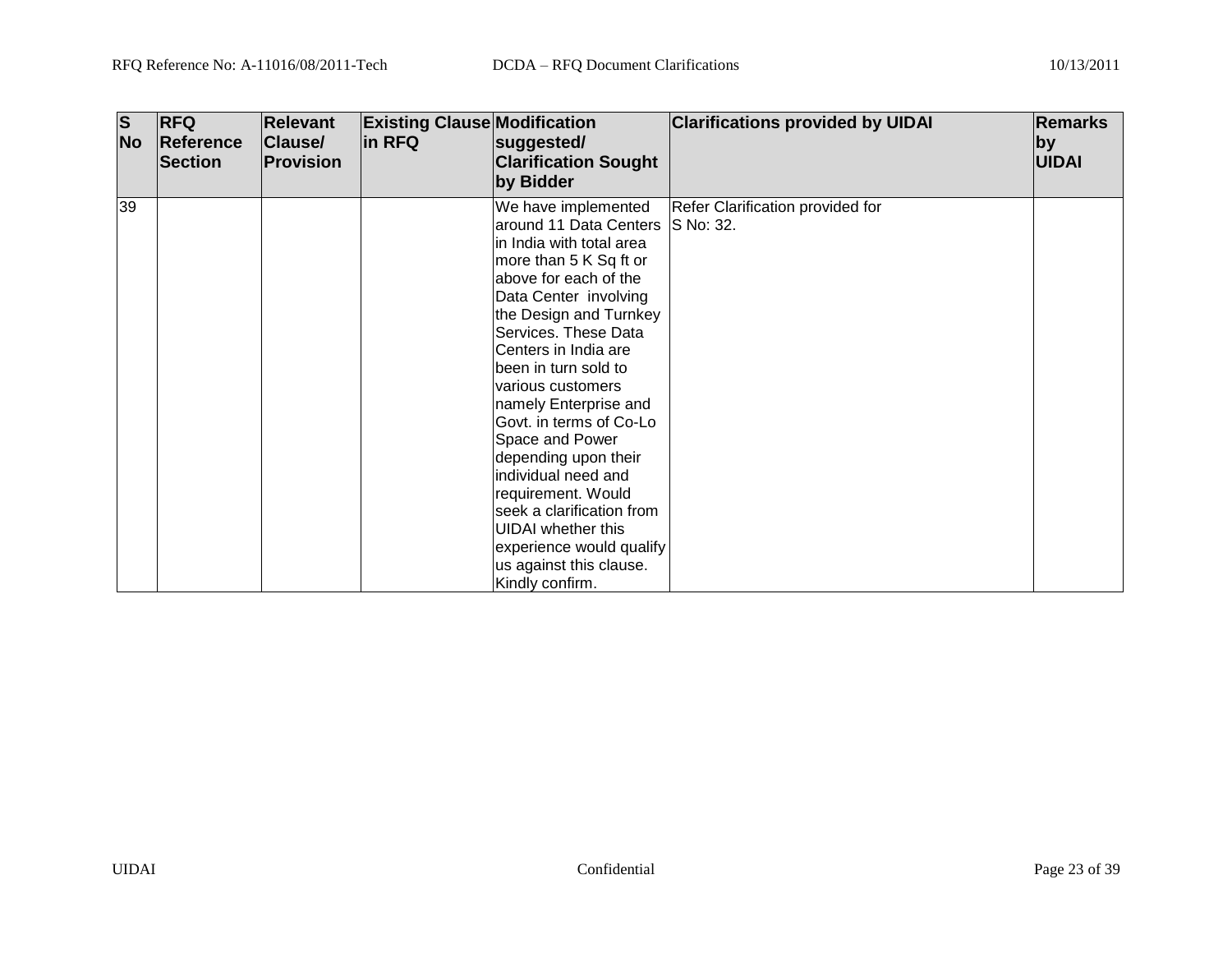| $\overline{\mathbf{s}}$ | <b>RFQ</b>       | <b>Relevant</b> | <b>Existing Clause Modification</b>                                                                                                                                                                                                                                                                                                                                                                                                                                                                                                                                                                                          |                                                                                                                                                                                                                                                                                                                                                                                                                                                                                                                                                  | <b>Clarifications provided by UIDAI</b>                                                                                                                                                                                                                                                                                                                                                                                                                                                                                                                                                                                                                                                                                                                                                                                                                                                                                                                                                                                                                                                                                                                                                                                                                                                                                                                                                                                                                                                                                                                                                                                             | <b>Remarks</b>          |
|-------------------------|------------------|-----------------|------------------------------------------------------------------------------------------------------------------------------------------------------------------------------------------------------------------------------------------------------------------------------------------------------------------------------------------------------------------------------------------------------------------------------------------------------------------------------------------------------------------------------------------------------------------------------------------------------------------------------|--------------------------------------------------------------------------------------------------------------------------------------------------------------------------------------------------------------------------------------------------------------------------------------------------------------------------------------------------------------------------------------------------------------------------------------------------------------------------------------------------------------------------------------------------|-------------------------------------------------------------------------------------------------------------------------------------------------------------------------------------------------------------------------------------------------------------------------------------------------------------------------------------------------------------------------------------------------------------------------------------------------------------------------------------------------------------------------------------------------------------------------------------------------------------------------------------------------------------------------------------------------------------------------------------------------------------------------------------------------------------------------------------------------------------------------------------------------------------------------------------------------------------------------------------------------------------------------------------------------------------------------------------------------------------------------------------------------------------------------------------------------------------------------------------------------------------------------------------------------------------------------------------------------------------------------------------------------------------------------------------------------------------------------------------------------------------------------------------------------------------------------------------------------------------------------------------|-------------------------|
| <b>No</b>               | <b>Reference</b> | Clause/         | in RFQ                                                                                                                                                                                                                                                                                                                                                                                                                                                                                                                                                                                                                       | suggested/                                                                                                                                                                                                                                                                                                                                                                                                                                                                                                                                       |                                                                                                                                                                                                                                                                                                                                                                                                                                                                                                                                                                                                                                                                                                                                                                                                                                                                                                                                                                                                                                                                                                                                                                                                                                                                                                                                                                                                                                                                                                                                                                                                                                     | by                      |
|                         | <b>Section</b>   | Provision       |                                                                                                                                                                                                                                                                                                                                                                                                                                                                                                                                                                                                                              | <b>Clarification Sought</b>                                                                                                                                                                                                                                                                                                                                                                                                                                                                                                                      |                                                                                                                                                                                                                                                                                                                                                                                                                                                                                                                                                                                                                                                                                                                                                                                                                                                                                                                                                                                                                                                                                                                                                                                                                                                                                                                                                                                                                                                                                                                                                                                                                                     | <b>UIDAI</b>            |
|                         |                  |                 |                                                                                                                                                                                                                                                                                                                                                                                                                                                                                                                                                                                                                              | by Bidder                                                                                                                                                                                                                                                                                                                                                                                                                                                                                                                                        |                                                                                                                                                                                                                                                                                                                                                                                                                                                                                                                                                                                                                                                                                                                                                                                                                                                                                                                                                                                                                                                                                                                                                                                                                                                                                                                                                                                                                                                                                                                                                                                                                                     |                         |
| 40                      |                  |                 | have experience<br>of handling<br>comprehensive<br>on-site operations<br>and maintenance<br>of Data Center<br>Physical<br>Infrastructure<br>Services for their<br>customer for at<br>least one Data<br>Center of 5,000<br>sq. ft. or above<br>(White space i.e.<br>space for IT<br>Racks, Power<br>Computer Room<br>Air-Conditioner)<br>for a continuous<br>period of one year<br>during the last<br>three financial<br>years ending<br>31/03/2011 and<br>whose services<br>have not been<br>terminated<br>prematurely<br>before completion<br>of the contract.<br>The referenced<br>Data Center could<br>also be any one of | Clause 5.3.1 (7) - a. Shall in-house Data<br>The Bidder should center "Designed and<br>Implemented for our<br>be acceptable as<br>capability.b. Can PO<br>of customer be<br>acceptable. And be<br>similar for SI no 3 and<br>6.c. Since the approved<br>as build drawings are<br>the Confidential and<br>sensitive information of<br>the customer can any<br>alternate proof<br>(Customer/CA<br>certificate) be accepted.<br>Distribution Units, If No Can the Layout<br>Drawing withholding the<br>name of project and<br>client be acceptable. | a) In case the bidder builds the data center for its<br>customers, the bidder should provide a copy of<br>customer work order/ contract/ Purchase order<br>customers" maintenance demonstrating that the bidder has implemented<br>Data Center Physical Infrastructure Services. If the<br>bidder is unable to provide customer work order/<br>copy with name withheld contract/ Purchase order then a Copy of the<br>Customer PO withholding the name of Project and<br>name of the Customer can be provided instead and<br>the same should be certified by the bidder's<br>MD/CEO.<br>The bidder should also provide details of the<br>referenced customer and project as per the format<br>attached in Annexure - V which should be certified<br>by bidder's MD/ CEO. A copy of the Customer<br>acceptance report/ work completion certificate<br>issued by the customer would be required.<br>b) In case the bidder builds its own Data Center for<br>providing colocation services to its customers, the<br>bidder should provide vendor work order/contract/<br>Purchase order demonstrating that the bidder has<br>implemented Data Center Physical Infrastructure<br>services which should be certified by MD/CEO of<br>the bidder.<br>The bidder should also provide details of the<br>referenced data center colocation facility project as<br>per the format attached in Annexure - V which<br>should be certified by bidder's MD/ CEO. A copy of<br>completion certificate of Data Center facility certified<br>by bidder's MD/CEO would be required.<br>Note: Due Diligence may be conducted by UIDAI, if<br>required. | Refer<br>Annexure<br>V. |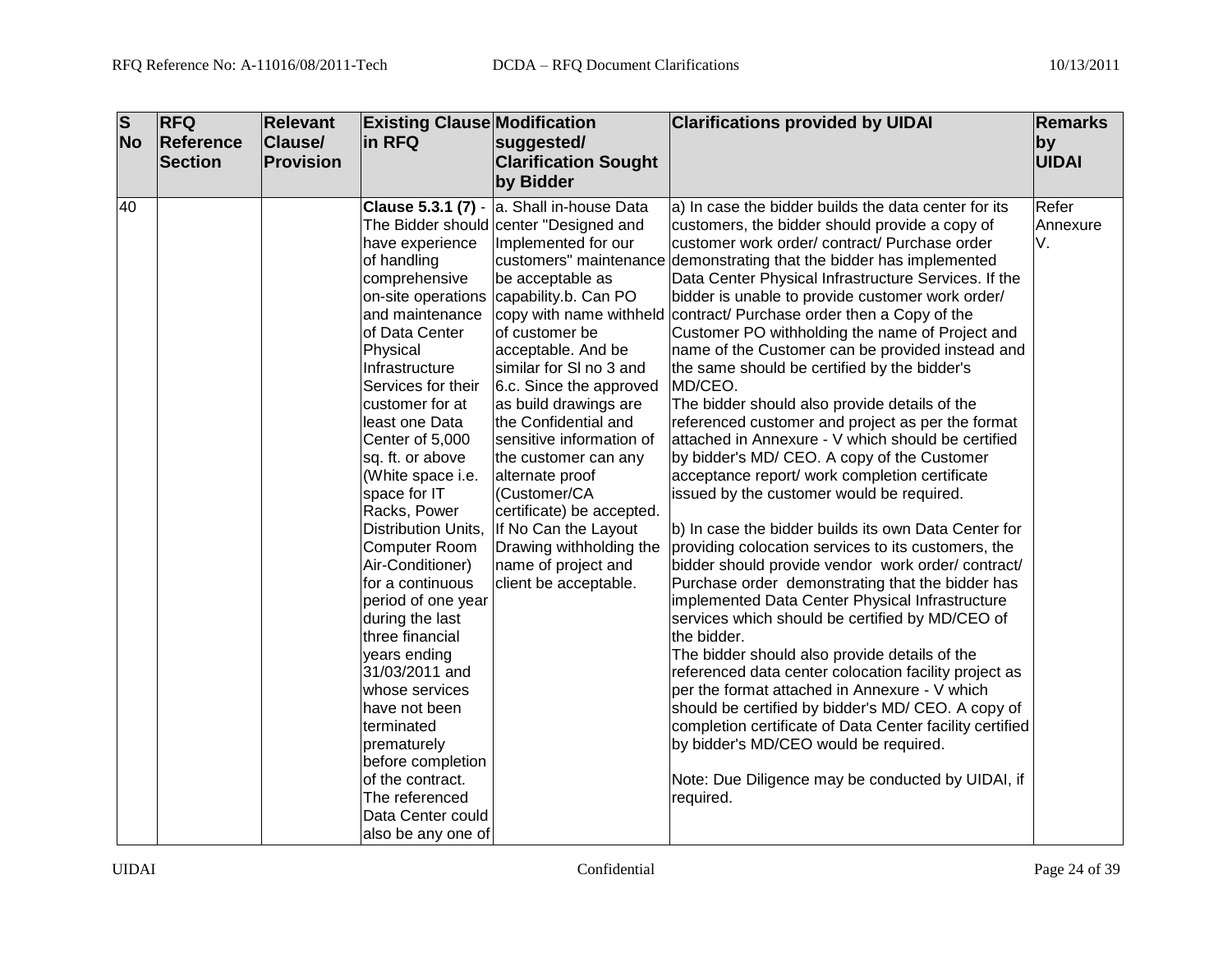| $\overline{\mathsf{s}}$<br><b>No</b> | <b>RFQ</b><br>Reference<br><b>Section</b> | <b>Relevant</b><br><b>Clause/</b><br><b>Provision</b> | <b>Existing Clause Modification</b><br>in RFQ | suggested/<br><b>Clarification Sought</b><br>by Bidder                                                                                                                                                                                                                                                                                                      | <b>Clarifications provided by UIDAI</b>                                | Remarks<br><b>by</b><br><b>UIDAI</b> |
|--------------------------------------|-------------------------------------------|-------------------------------------------------------|-----------------------------------------------|-------------------------------------------------------------------------------------------------------------------------------------------------------------------------------------------------------------------------------------------------------------------------------------------------------------------------------------------------------------|------------------------------------------------------------------------|--------------------------------------|
| 41                                   |                                           |                                                       |                                               | validate the strength of<br>the company in terms of<br>providing O&M of<br>physical infra for DC<br>Projects. We would once<br>again request UIDAI to<br>consider Internet Data<br>Centre (IDC) experience<br>of those bidders who<br>have built & are<br>maintaining the DC's for<br>commercial use.                                                       | Again the purpose is to  Refer Clarification provided for<br>S No: 40. |                                      |
| 42                                   |                                           |                                                       |                                               | We have nine internal<br>Data Centers, each<br>more than 5000 sq ft,<br>which are used for<br>commercial purposes.<br>We have 500 external<br>customers hosted in<br>these Data Centers,<br>where we provide total<br>FMs with on-site O&M.<br>We request you to<br>consider these internal<br>Data Centers towards<br>eligibility, against this<br>clause. | Refer Clarification provided for<br>S No: 40.                          |                                      |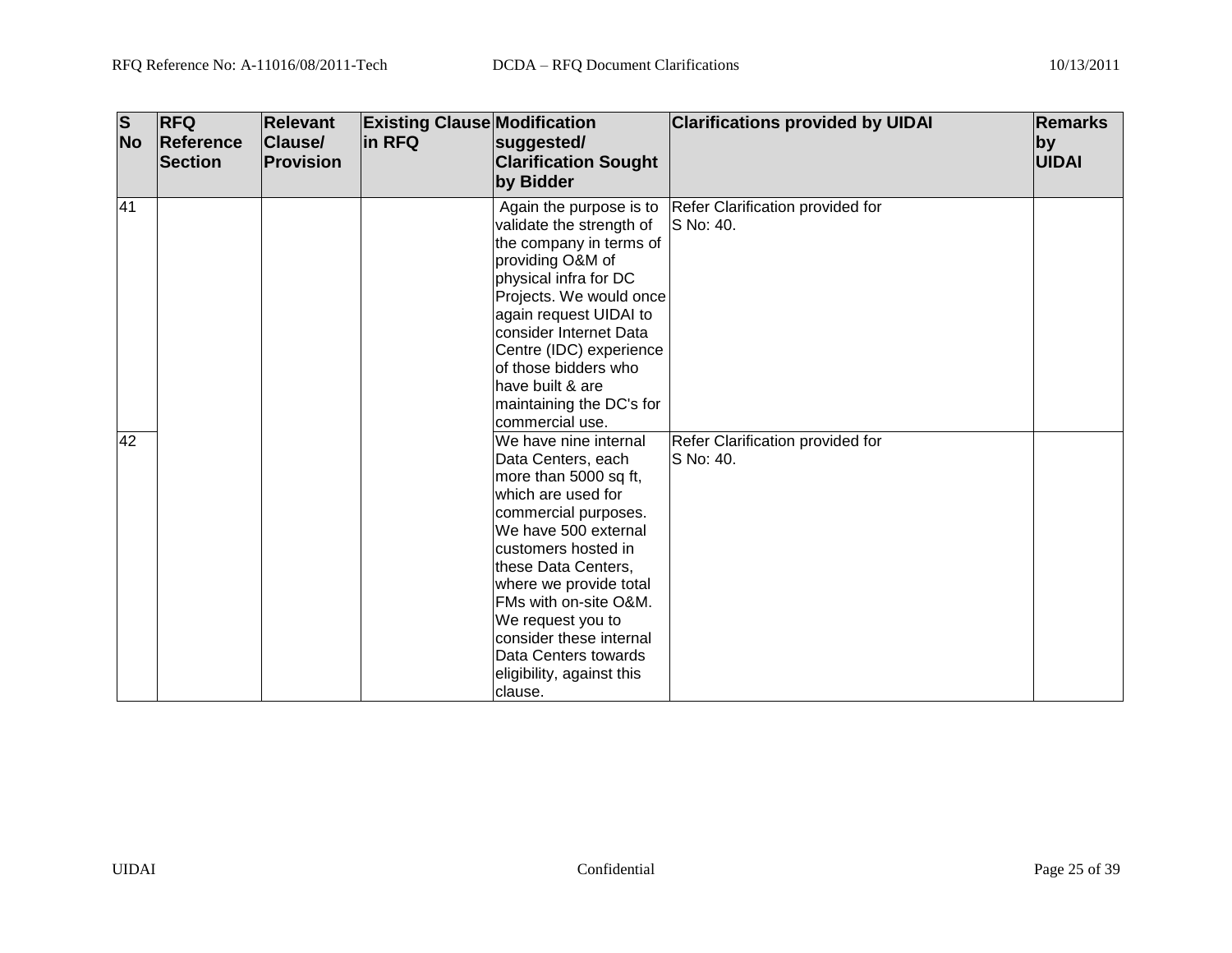| $\overline{\mathsf{s}}$<br><b>No</b> | <b>RFQ</b><br>Reference<br><b>Section</b> | <b>Relevant</b><br><b>Clause/</b><br>Provision | <b>Existing Clause Modification</b><br>in RFQ | suggested/<br><b>Clarification Sought</b>                                                                                                                                                                                                                                                                                                                                                                                                                                                                                                                                                                                                                                                                                                                                          | <b>Clarifications provided by UIDAI</b> | <b>Remarks</b><br>by<br>UIDAI |
|--------------------------------------|-------------------------------------------|------------------------------------------------|-----------------------------------------------|------------------------------------------------------------------------------------------------------------------------------------------------------------------------------------------------------------------------------------------------------------------------------------------------------------------------------------------------------------------------------------------------------------------------------------------------------------------------------------------------------------------------------------------------------------------------------------------------------------------------------------------------------------------------------------------------------------------------------------------------------------------------------------|-----------------------------------------|-------------------------------|
|                                      |                                           |                                                |                                               | by Bidder                                                                                                                                                                                                                                                                                                                                                                                                                                                                                                                                                                                                                                                                                                                                                                          |                                         |                               |
| 43                                   |                                           |                                                |                                               | The Bidder having<br>experience of handling<br>comprehensive on-site<br>operations and<br>maintenance of Data<br><b>Center Physical</b><br><b>Infrastructure Services</b><br>for their customer for at<br>least one Data Center of<br>1,000 sq. ft. or above<br>(White space i.e. space<br>for IT Racks, Power<br>Distribution Units,<br>Computer Room Air-<br>Conditioner) for a<br>continuous period of one<br>year during the last<br>three financial years<br>ending 31/03/2011 and<br>whose services have not<br>been terminated<br>prematurely before<br>completion of the<br>contract should be<br>allowed. The referenced<br>Data Center could also<br>be any one of the Data<br>Center provided as a<br>reference for meeting<br>the reference criteria as<br>in Sr.No.6. | Clause remains unchanged                |                               |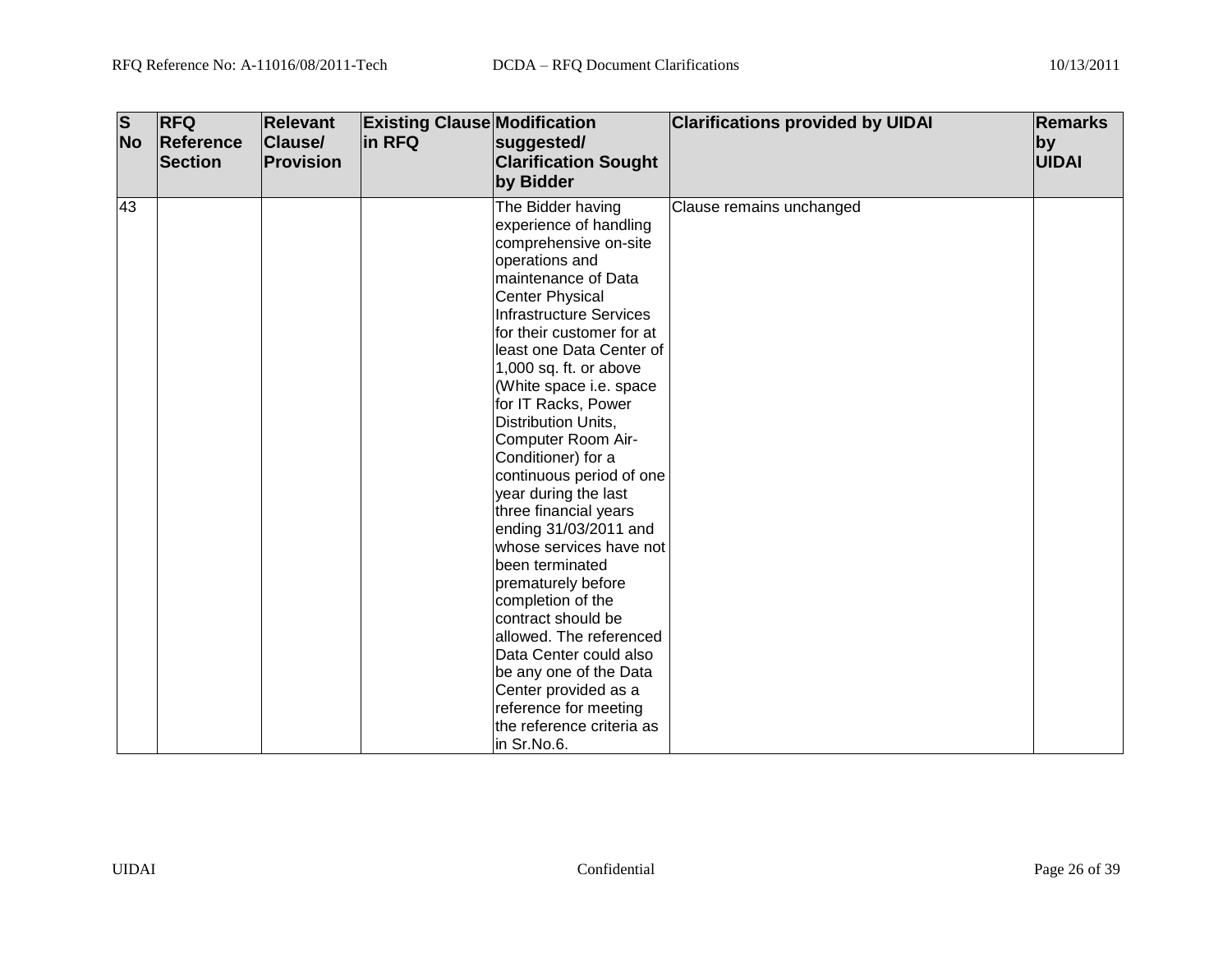| $\overline{\mathbf{s}}$<br><b>No</b> | <b>RFQ</b><br>Reference<br><b>Section</b> | <b>Relevant</b><br><b>Clause/</b><br>Provision | <b>Existing Clause Modification</b><br>in RFQ | suggested/<br><b>Clarification Sought</b><br>by Bidder                                                                                                                                                                                                                                                       | <b>Clarifications provided by UIDAI</b>                                                     | <b>Remarks</b><br>by<br>UIDAI |
|--------------------------------------|-------------------------------------------|------------------------------------------------|-----------------------------------------------|--------------------------------------------------------------------------------------------------------------------------------------------------------------------------------------------------------------------------------------------------------------------------------------------------------------|---------------------------------------------------------------------------------------------|-------------------------------|
| 44                                   |                                           |                                                |                                               | on-site operation and<br>maintenance of Data<br>Center Physical<br>Infrastructure Services".<br>We can share PO copy<br>of the same but as-<br>Build Drawing is a<br>confidential document of<br>a Particular customer<br>lwhich we can't share<br>with any one since we<br>have signed NDA for the<br>same. | Handing Comprehensive Refer Clarification provided for<br>S No: 40.                         |                               |
| 45                                   |                                           |                                                |                                               | a. Experience of setting<br>up of in-house data<br>center meant for<br>commercial purpose<br>may also be considered.<br>b. Alternately, For<br>meeting the<br>requirements as per the<br>evaluation matrix, the<br>experience of<br>consortium may be<br>allowed.                                            | a. Refer Clarification provided for S No: 40.b. Refer<br>Clarification provided for S No: 2 |                               |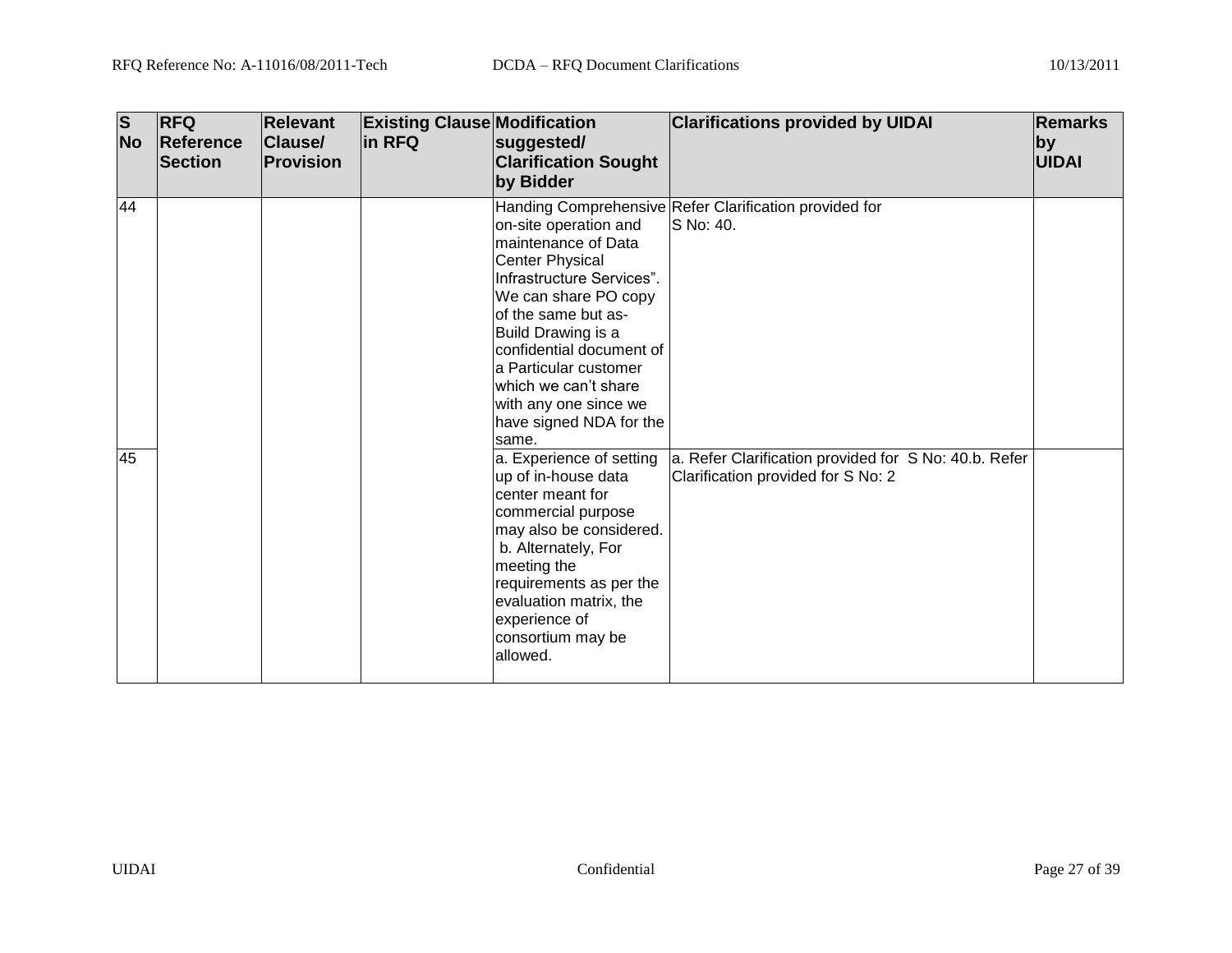| $\overline{\mathbf{s}}$<br><b>No</b> | <b>RFQ</b><br>Reference<br><b>Section</b> | <b>Relevant</b><br><b>Clause/</b><br><b>Provision</b> | <b>Existing Clause Modification</b><br>in RFQ | suggested/<br><b>Clarification Sought</b><br>by Bidder                                                                                                                                                                                                                                                                                                                                            | <b>Clarifications provided by UIDAI</b>                | <b>Remarks</b><br>by<br><b>UIDAI</b> |
|--------------------------------------|-------------------------------------------|-------------------------------------------------------|-----------------------------------------------|---------------------------------------------------------------------------------------------------------------------------------------------------------------------------------------------------------------------------------------------------------------------------------------------------------------------------------------------------------------------------------------------------|--------------------------------------------------------|--------------------------------------|
| 46                                   |                                           |                                                       |                                               | (1) Data Centers of more S No: 40.<br>than 5,000 Sq Feet of<br>white space where we<br>do continuous<br>comprehensive on-site<br>operations and<br>maintenance of Data<br><b>Center Physical</b><br><b>Infrastructure Services</b><br>from last Three (3)<br><b>Financial Years for</b><br>commercial use. We<br>request you to allow us<br>to show those Data<br>Centers against this<br>clause. | We have more than One Refer Clarification provided for |                                      |
| 47                                   |                                           |                                                       |                                               | We have been<br>managing the O&M of<br>Data Centre Physical<br><b>Infrastructure Services</b><br>for our own 11 Domestic<br>Data Centers in India for<br>more than 5000 Sq ft of<br>area. Would seek a<br>clarification from UIDAI<br>whether this experience<br>would qualify us against<br>this clause. Kindly<br>confirm.                                                                      | Refer Clarification provided for<br>S No: 40.          |                                      |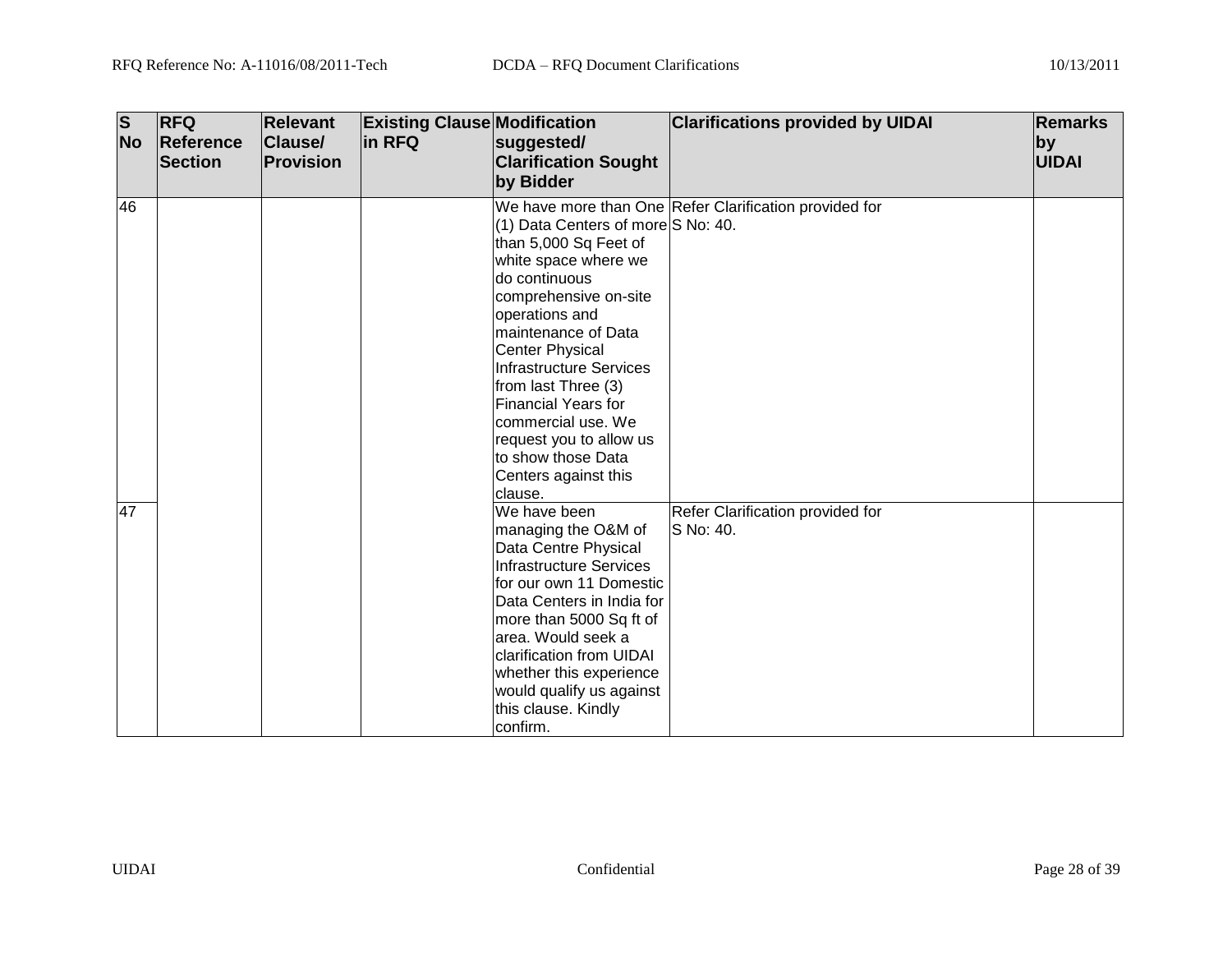| $\overline{\mathbf{s}}$<br><b>No</b> | <b>RFQ</b><br><b>Reference</b><br>Section | <b>Relevant</b><br>Clause/<br><b>Provision</b> | <b>Existing Clause Modification</b><br>in RFQ                                                                                 | suggested/<br><b>Clarification Sought</b><br>by Bidder                                                                                                                                                                                                                                                 | <b>Clarifications provided by UIDAI</b>                                              | <b>Remarks</b><br>by<br><b>UIDAI</b> |
|--------------------------------------|-------------------------------------------|------------------------------------------------|-------------------------------------------------------------------------------------------------------------------------------|--------------------------------------------------------------------------------------------------------------------------------------------------------------------------------------------------------------------------------------------------------------------------------------------------------|--------------------------------------------------------------------------------------|--------------------------------------|
| 48                                   |                                           |                                                | Clause 5.3.1 (6)<br>and $(7)$ - Copy of<br>DC Layout<br>drawings with<br>indicating details<br>lof Data Center<br>White space | Due to Non Disclosure<br>Agreement &<br>approved As-Built Confidentiality reasons,<br>As-Built Drawings of<br>IDC's cannot be shared.<br>Please clarify whether<br>the Schematic drawings<br>of the DC layout would<br>be accepted?                                                                    | Refer Clarification provided for S No: 32 and S No:<br>40.                           |                                      |
| 49                                   |                                           |                                                |                                                                                                                               | We have signed NDA<br>with respective<br>customers which impose<br>reservations on sharing<br>such information, as<br>these become customer<br>intellectual property.<br>We can provide data of<br>such projects as per<br>attached format and<br>UIDAI can take<br>reference from these<br>customers. | Refer Clarification provided for<br>S No: 32 and S No: 40.                           |                                      |
| 50                                   |                                           |                                                |                                                                                                                               | confidential property of<br>the customer, we are<br>facing difficulties in<br>getting the same from<br>end customers hence<br>request waiver for the<br>same                                                                                                                                           | As built drawings are the Refer Clarification provided for<br>S No: 32 and S No: 40. |                                      |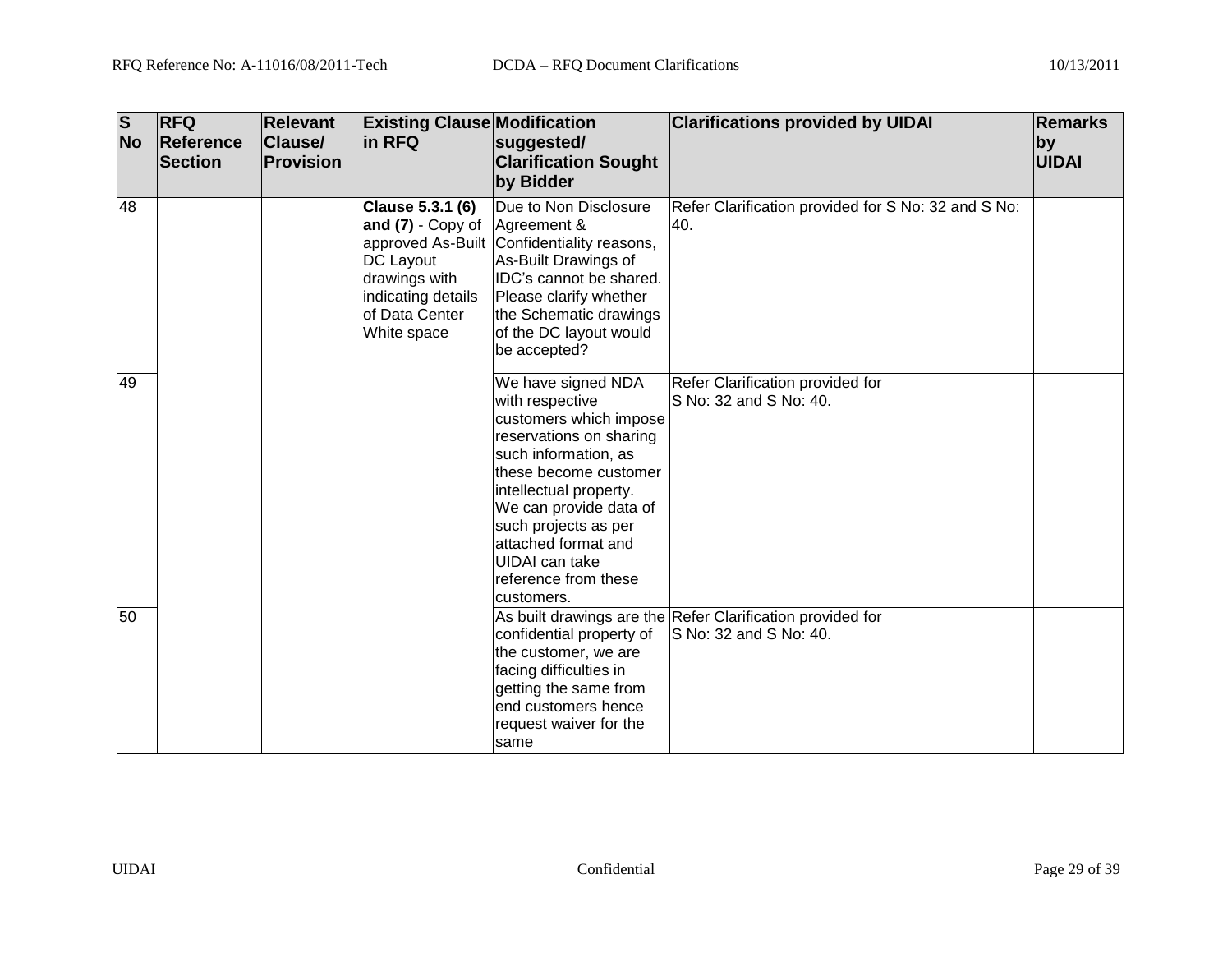| $\overline{\mathsf{s}}$<br><b>No</b> | <b>RFQ</b><br>Reference<br><b>Section</b> | <b>Relevant</b><br>Clause/<br>Provision | <b>Existing Clause Modification</b><br>in RFQ                                                                                                                                                                                                                                                                     | suggested/<br><b>Clarification Sought</b><br>by Bidder                                                                                                                                                                                                                                                                                                                                                                                                                                                                | <b>Clarifications provided by UIDAI</b>                                                                                                                                                                                                                                                                                                                                         | <b>Remarks</b><br> by<br><b>UIDAI</b> |
|--------------------------------------|-------------------------------------------|-----------------------------------------|-------------------------------------------------------------------------------------------------------------------------------------------------------------------------------------------------------------------------------------------------------------------------------------------------------------------|-----------------------------------------------------------------------------------------------------------------------------------------------------------------------------------------------------------------------------------------------------------------------------------------------------------------------------------------------------------------------------------------------------------------------------------------------------------------------------------------------------------------------|---------------------------------------------------------------------------------------------------------------------------------------------------------------------------------------------------------------------------------------------------------------------------------------------------------------------------------------------------------------------------------|---------------------------------------|
| 51                                   | 6. Annexure                               | Annexure II -<br>Declaration            | Point (v) - We<br>also confirm that<br>contents of the<br>including various<br>documents<br>forming part of it<br>that there is no<br>deviation in filing<br>our offer in<br>response to the<br>tender. UIDAI will<br>disqualify us in<br>case of any such<br>deviations.                                         | This statement is too<br>wide and should be<br>we have noted the restricted only for RFQ.<br>Hence we request the<br>statement to be as<br>below: (v) We also<br>confirm that we have<br>and have ensured noted the contents of the<br>including various<br>documents forming part<br>of this RFQ and have<br>ensured that there is no<br>deviation in filing our<br>have the option to offer in response to this<br><b>RFQ. UIDAI will have</b><br>the option to disqualify<br>us in case of any such<br>deviations. | This should be referred as "We also confirm that we Refer<br>have noted the contents of the including various<br>documents forming part of this RFQ and have<br>ensured that there is no deviation in filing our offer<br>in response to the RFQ. UIDAI will have the option<br>to disqualify us in case of any such deviations."<br>Refer the modified format for Annexure II. | Revised<br>Annexure II.               |
| 52                                   |                                           | Annexure II -<br>Declaration            | Point (vi) - We<br>understand that<br>the EMD<br>furnished by us<br>may be forfeited:<br>a. if we withdraw<br>our participation<br>from the RFQ<br>during the period<br>of validity of RFQ<br>document; or<br>b. in the case we<br>do not participate<br>in the subsequent<br>Tender process<br>after having been | We request UIDAI to<br>remove the forfeit clause<br>as we don't have<br>complete understanding<br>of detailed Scope of<br><b>Work, Payment Terms</b><br>and other Clauses such<br>as LOL and Arbitration<br>before release of RFP.                                                                                                                                                                                                                                                                                    | Clause remains unchanged                                                                                                                                                                                                                                                                                                                                                        |                                       |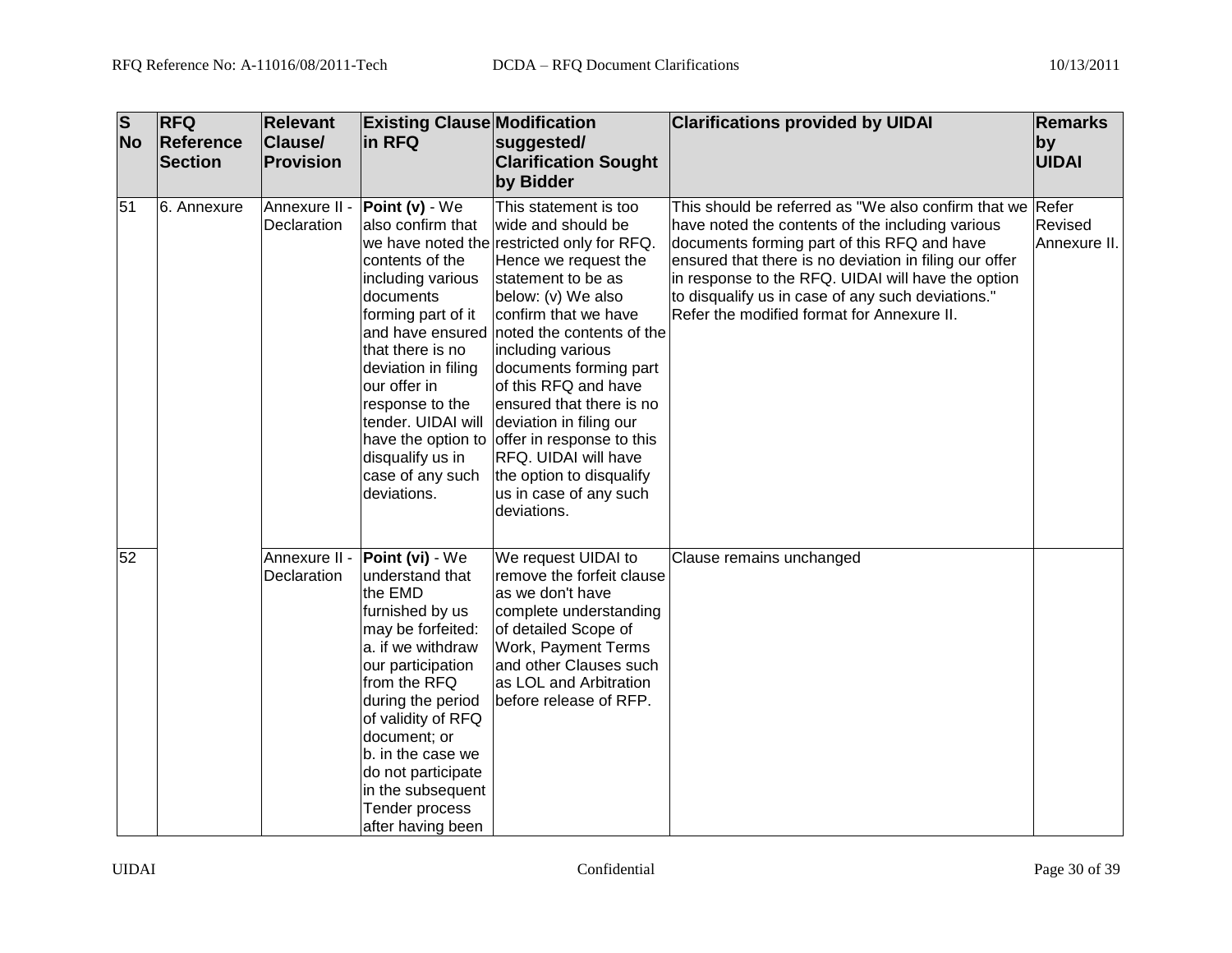| $\overline{\mathbf{s}}$<br><b>No</b> | <b>RFQ</b><br>Reference<br><b>Section</b> | <b>Relevant</b><br>Clause/<br>Provision                        | <b>Existing Clause Modification</b><br>in RFQ | suggested/<br><b>Clarification Sought</b><br>by Bidder                                                                                                                  | <b>Clarifications provided by UIDAI</b>                 | Remarks<br>$ $ by<br><b>UIDAI</b> |
|--------------------------------------|-------------------------------------------|----------------------------------------------------------------|-----------------------------------------------|-------------------------------------------------------------------------------------------------------------------------------------------------------------------------|---------------------------------------------------------|-----------------------------------|
|                                      |                                           |                                                                | short listed                                  |                                                                                                                                                                         |                                                         |                                   |
| 53                                   |                                           | Annexure III - Annexure III -<br>Proforma -<br><b>EMD Form</b> | Proforma - EMD<br>Form                        | Changes to text of EMD<br>BG are suggested as<br>attached                                                                                                               | Refer Modified Annexure III : Proforma - EMD Form Refer | Revised<br>Annexure III           |
| 54                                   | Miscellaneous Miscellaneou                | s                                                              |                                               | According to our<br>understanding the<br>deliverables to this RFQ<br>does not require any<br>solution write up, please<br>clarify that our<br>understanding is correct. | Solution write up is NOT required                       |                                   |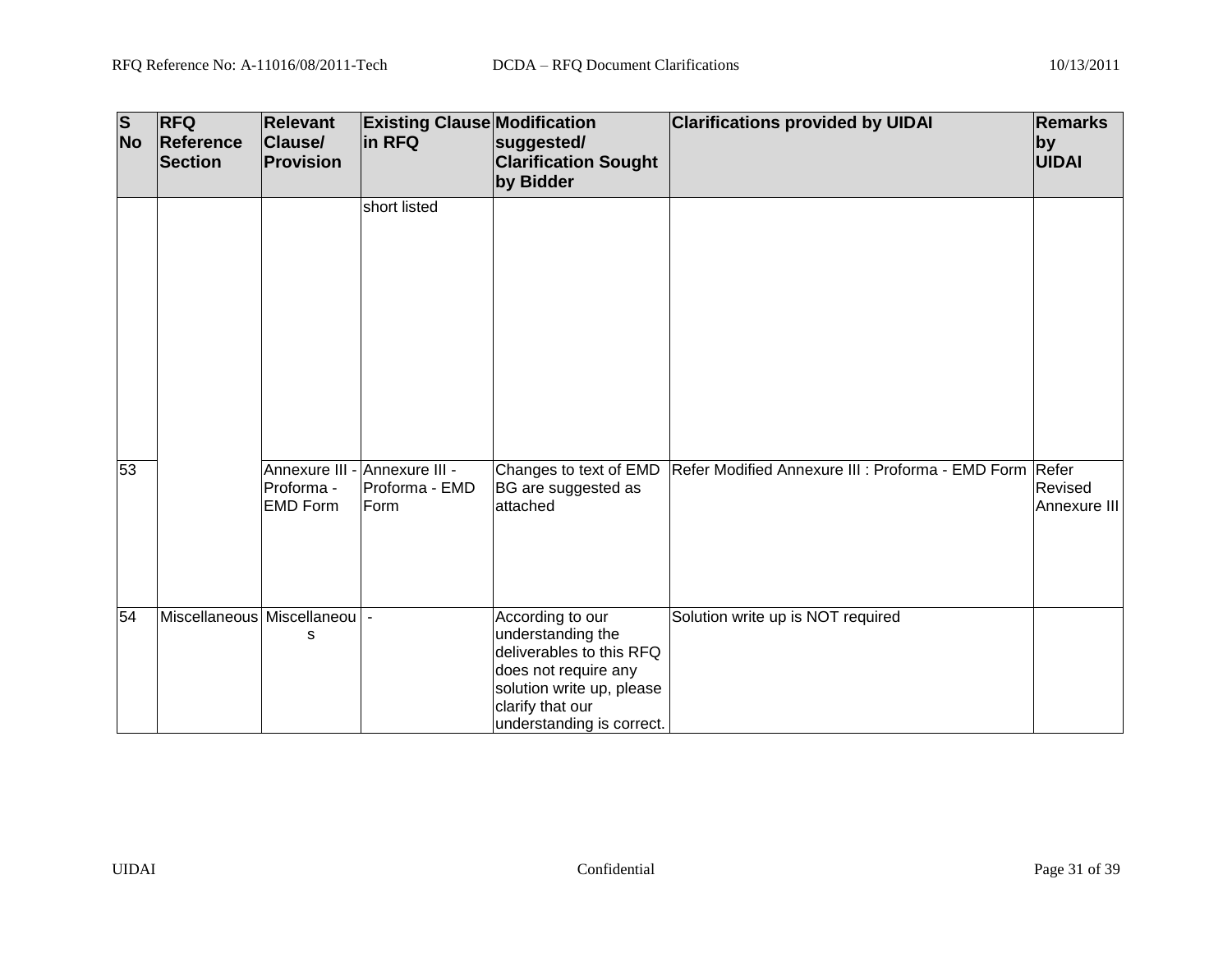| <b>RFQ</b><br>Reference | <b>Relevant</b><br><b>Clause/</b> | in RFQ    |                                                                                                                                                                                                                                                                                                                                                                                                                                                                                                                                                                                                                                                                                                                             |                                                                                                                        | <b>Remarks</b><br>by                                                                                                                        |
|-------------------------|-----------------------------------|-----------|-----------------------------------------------------------------------------------------------------------------------------------------------------------------------------------------------------------------------------------------------------------------------------------------------------------------------------------------------------------------------------------------------------------------------------------------------------------------------------------------------------------------------------------------------------------------------------------------------------------------------------------------------------------------------------------------------------------------------------|------------------------------------------------------------------------------------------------------------------------|---------------------------------------------------------------------------------------------------------------------------------------------|
|                         |                                   |           | by Bidder                                                                                                                                                                                                                                                                                                                                                                                                                                                                                                                                                                                                                                                                                                                   |                                                                                                                        | UIDAI                                                                                                                                       |
|                         |                                   |           | 1. What is the height of<br>Room?<br>2. What is the height of<br>false floor required?<br>3. Where is the location<br>of the Panel room?<br>4. Where is the location<br>of the Battery room for<br>Tier-III?<br>5. Is Civil layout is<br>available?<br>6. Power availability<br>details?<br>7. What kind of cooling<br>required?<br>8. Existing cooling<br>details?<br>9. Available chiller<br>details?<br>10. How many racks<br>need to plan?<br>11. What we should<br>consider load/rack?<br>12. Is it on the ground<br>Floor and entire 21000<br>sq feet is available on<br>one floor?<br>13. Can we consider<br>natural cooling?<br>14. What is the value<br>expected by UIDA for<br>PUE?<br>15. Tier-III certification | discussed in second stage as referred in clause 5.1<br>"Tender Methodology"<br>design and implementation/ Construction |                                                                                                                                             |
|                         | <b>No</b><br><b>Section</b><br>55 | Provision |                                                                                                                                                                                                                                                                                                                                                                                                                                                                                                                                                                                                                                                                                                                             | <b>Existing Clause Modification</b><br>suggested/<br><b>Clarification Sought</b><br>required?                          | <b>Clarifications provided by UIDAI</b><br>Bidder queries S No:1 to S No:14 - Will be<br>S No:15 - Tier III Certification required for both |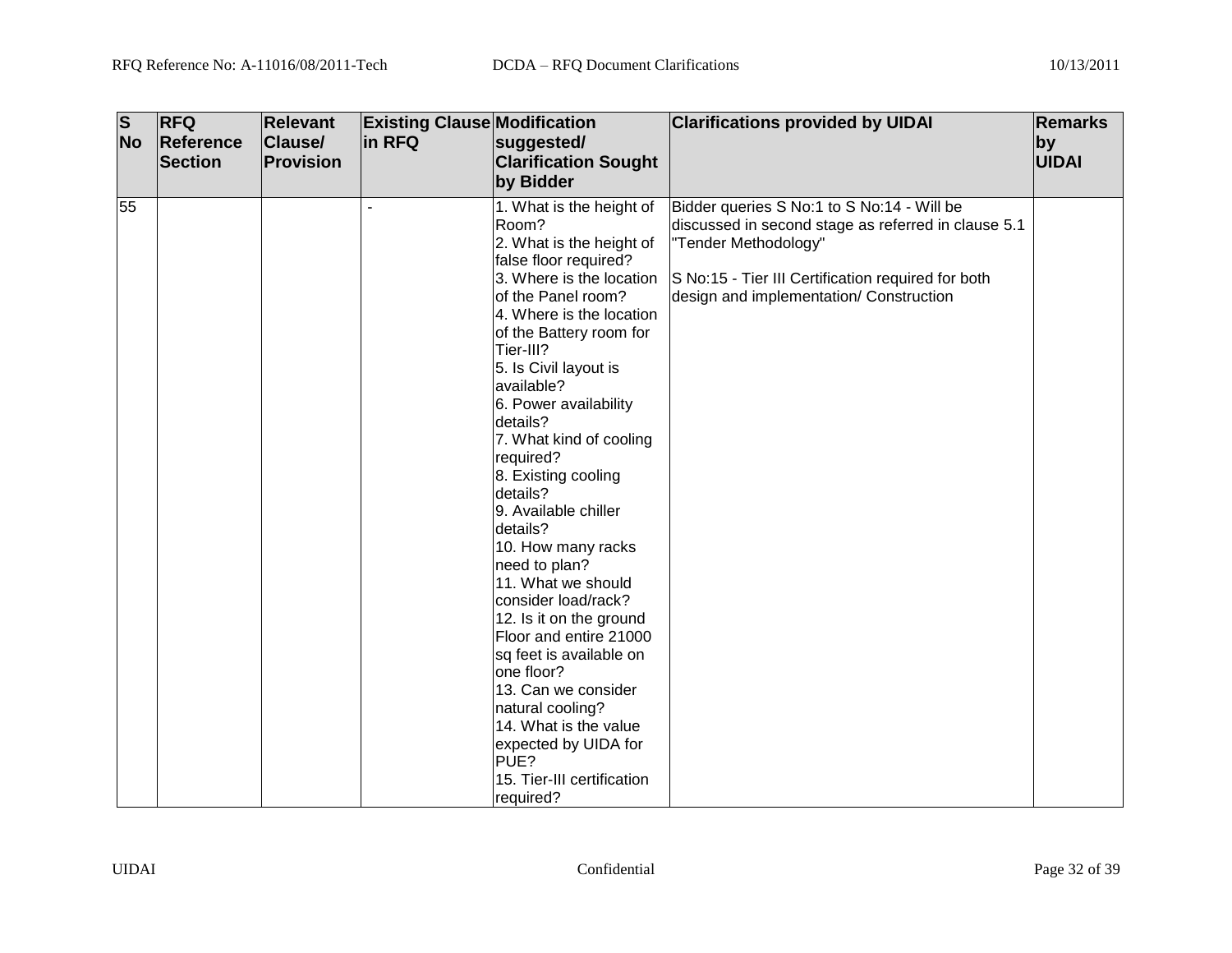| <b>S</b><br><b>No</b> | <b>IRFQ</b><br><b>Reference</b><br><b>Section</b> | <b>Relevant</b><br><b>Clause/</b><br>Provision | <b>Existing Clause Modification</b><br>in RFQ | suggested/<br><b>Clarification Sought</b><br>by Bidder                 | <b>Clarifications provided by UIDAI</b>                                                | <b>Remarks</b><br> by <br><b>UIDAI</b> |
|-----------------------|---------------------------------------------------|------------------------------------------------|-----------------------------------------------|------------------------------------------------------------------------|----------------------------------------------------------------------------------------|----------------------------------------|
| 56                    |                                                   |                                                |                                               | PI clarify whether we<br>can bid for this RFQ in<br>consortium or not. | Refer Clarification provided for S No: 2                                               |                                        |
|                       |                                                   |                                                |                                               |                                                                        | <b>Enclosures: Revised Annexure II, Revised Annexure III, Annexure IV, Annexure V.</b> |                                        |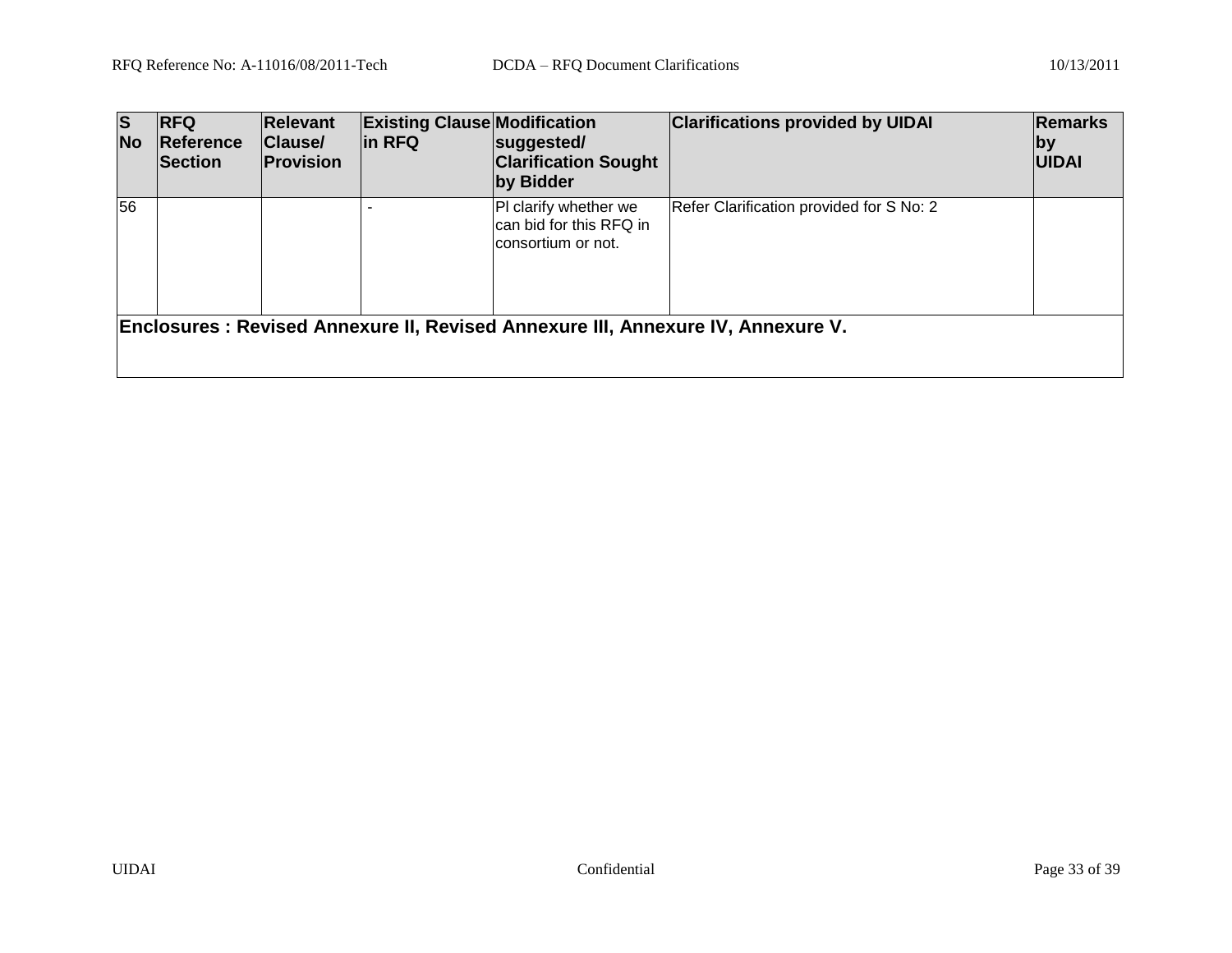#### **Revised Annexure-II: Declaration (required on respondent's company letterhead)**

- (i) We confirm that we will abide by all the terms and conditions contained in the RFQ document.
- (ii) All the details mentioned above are true and correct and if UIDAI observes any misrepresentation of facts on any matter at any stage, UIDAI has the right to reject the proposal and disqualify us from the process.
- (iii) We hereby acknowledge and unconditionally accept that UIDAI can at its absolute discretion apply whatever criteria it deems appropriate, not just limiting to those criteria set out in the Request for Qualification and related documents, in short listing of Data Center Development Agency.
- (iv) We also acknowledge the information that this response of our Company for the UIDAI process of Request for Qualification is valid for a period of 180 calendar days for the short-listing purpose.
- (v) We also confirm that we have noted the contents of the including various documents forming part of this RFQ and have ensured that there is no deviation in filing our offer in response to the RFQ. UIDAI will have the option to disqualify us in case of any such deviations.
- (vi) We understand that the EMD furnished by us may be forfeited:
	- a. if we withdraw our participation from the RFQ during the period of validity of RFQ document; or
	- b. in the case we do not participate in the subsequent Tender process after having been short listed;

**Place:**

**Date: Seal and Signature of the Respondent**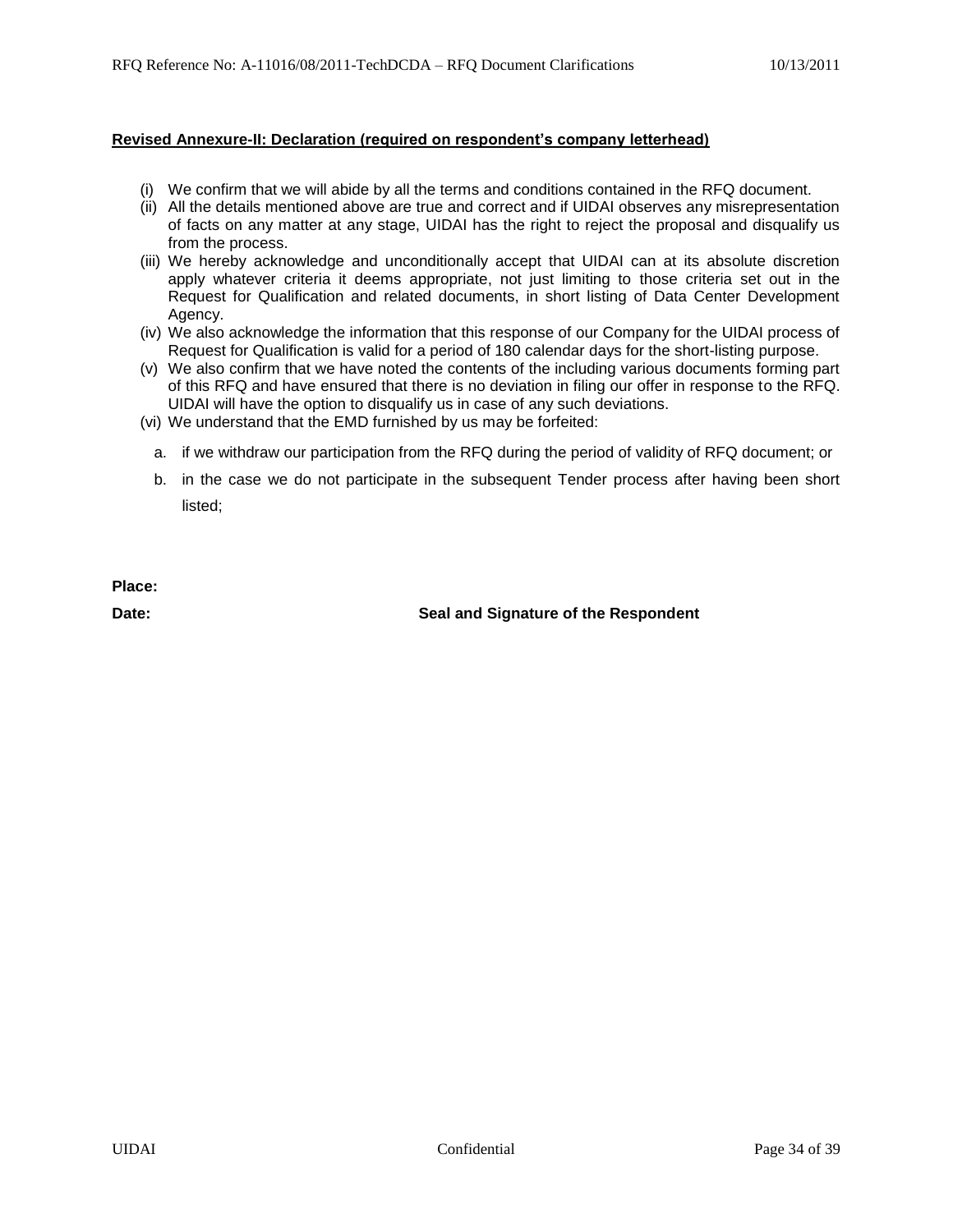#### **Revised Annexure-III: Proforma – EMD Form**

Whereas …………. (hereinafter called 'the Respondent') has submitted its RFQ dated ---------------- for selection of Data Center Development Agency (DCDA) for the Unique Identification Authority of India ("UIDAI") (hereinafter called "the RFQ Response")

KNOW ALL MEN by these presents that WE (Name of Bank) of ------------------------------------------------------- -------------- having our registered office at --------------------------------------------------------------- (hereinafter

called "the Bank") are bound unto the Unique Identification Authority of India ("UIDAI") (hereinafter called "the Client") in the sum of 25,00,000/- (Rupees Twenty Five Lakhs Only) for which payment well and truly to be made to the said Client pursuant to the conditions as mentioned below, the Bank binds itself, its successors and assigns by these presents. Sealed with the Common Seal of the said Bank this ------------- - day of --------------------------- 2011

THE CONDITIONS of this obligation are:

1. If the Respondent, having been notified of the acceptance of its RFQ by the Client during the period of validity of RFQ

(a) Withdraws his participation from the RFQ during the period of validity of RFQ document (Ref No: A-11016/08/2011-Tech); or

(b) Fails or refuses to participate in the subsequent tender process after having been short listed in accordance of the RFQ document (Ref No: A-11016/08/2011-Tech);

We undertake to pay to the Client up to the above amount upon receipt of its first written demand, provided that in its demand the Client will note that the amount claimed by it is due to it owing to the occurrence of one or both of the two conditions, specifying the occurred condition or conditions.

Notwithstanding anything contained herein above:

- 1. This guarantee will remain in force up to and including 60 days after the period of the validity of the RFQ Response i.e. --------------------------------------------- and any demand in respect thereof should reach the Bank not later than the above date. Our liability under this bank guarantee shall not exceed Rs. (Rupees \_\_\_\_\_\_ \_\_ \_\_\_\_\_\_\_\_\_\_\_\_\_\_\_\_\_\_\_\_\_\_\_\_\_\_\_\_\_\_\_\_\_\_\_\_\_\_).
- 2. It is a condition to our liability, for payment of the guaranteed amount or any part thereof arising under this bank guarantee, that we receive a valid written claim or demand for payment under this bank guarantee on or before --------------------------------------------- failing which our liability under the bank guarantee will automatically cease.

------------------------------------------------- **(Authorized Signatory of the Bank)**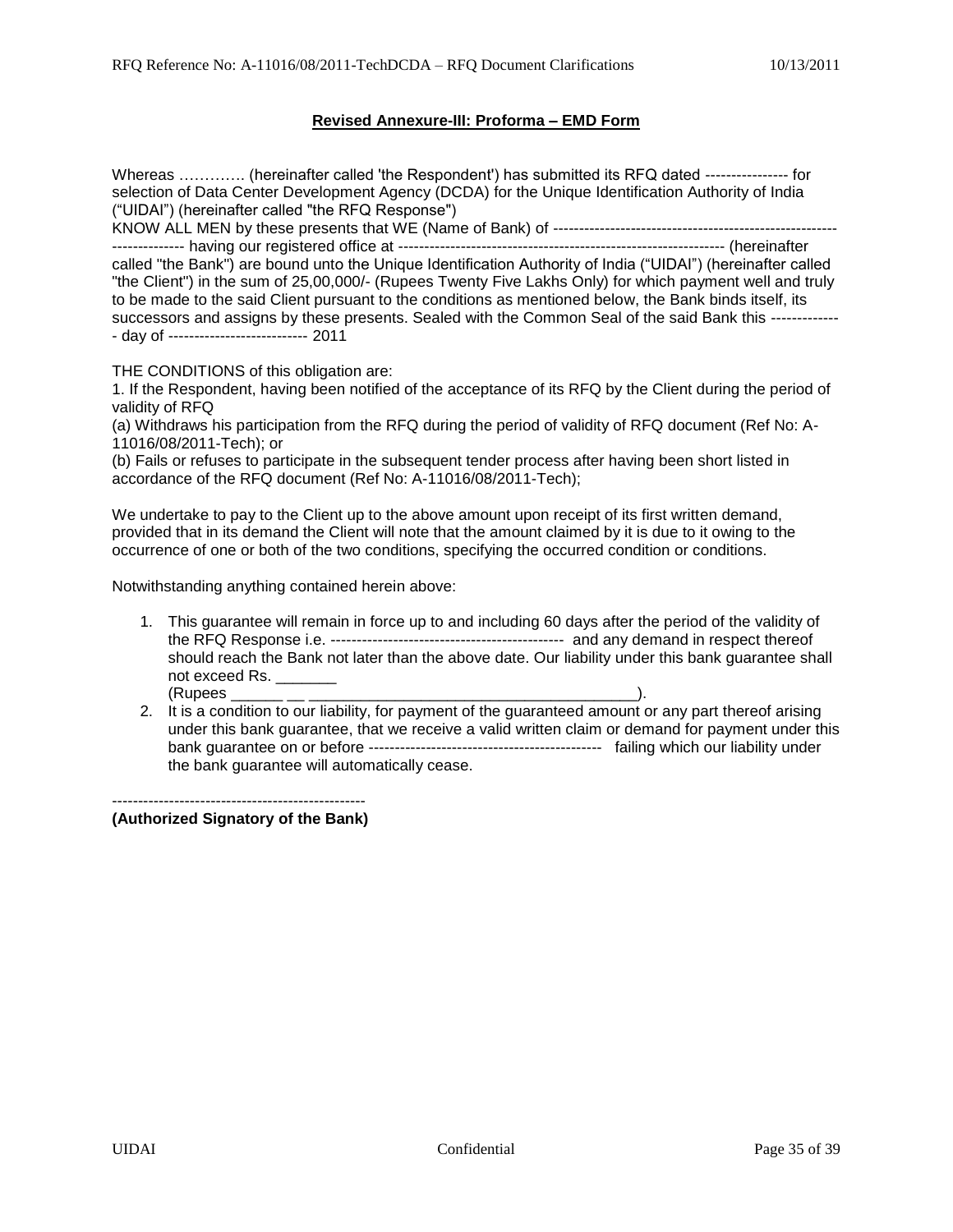# **Annexure – IV**

### **Project Design and Turnkey Implementation Details**

#### ( Note: Use separate sheets for each of the two projects)

| Sr. No.                    | <b>Items Description</b>                                                                                                                                                               | <b>Bidder Response</b> |
|----------------------------|----------------------------------------------------------------------------------------------------------------------------------------------------------------------------------------|------------------------|
| <b>General Information</b> |                                                                                                                                                                                        |                        |
| 1                          | Customer Company Name / Data Center<br>Facility (in case of Co-location DC)                                                                                                            |                        |
| $\mathbf{2}$               | Customer contact person's name<br>, address and contact details / Name of<br>the DC Project Manager, contact<br>details and address of the DC facility (<br>in case of Co-location DC) |                        |
| <b>Project Details</b>     |                                                                                                                                                                                        |                        |
| 3                          | Project Title                                                                                                                                                                          |                        |
| 4                          | Start Date and Data Center Completion/<br>Acceptance Date ( mm/ dd/ yyyy)                                                                                                              |                        |
| 5                          | Data Center Classification equivalent to<br>Tier- I, Tier- II, Tier-III and Tier-IV                                                                                                    |                        |
| 6                          | Indicate the total White Space Area of the<br>Data Center in Sq. Ft. (i.e Space for the IT<br>Racks, Power Distribution Units and<br>Computer room precision air conditioner).         |                        |
| $\overline{7}$             | Describe the Scope of Work in brief (max<br>500 words)                                                                                                                                 |                        |
| 8                          | Name the components of Data Center<br>Physical Infrastructure services as per Clause<br>5.3.1 in the RFQ document which have been<br>designed and implemented by the bidder.           |                        |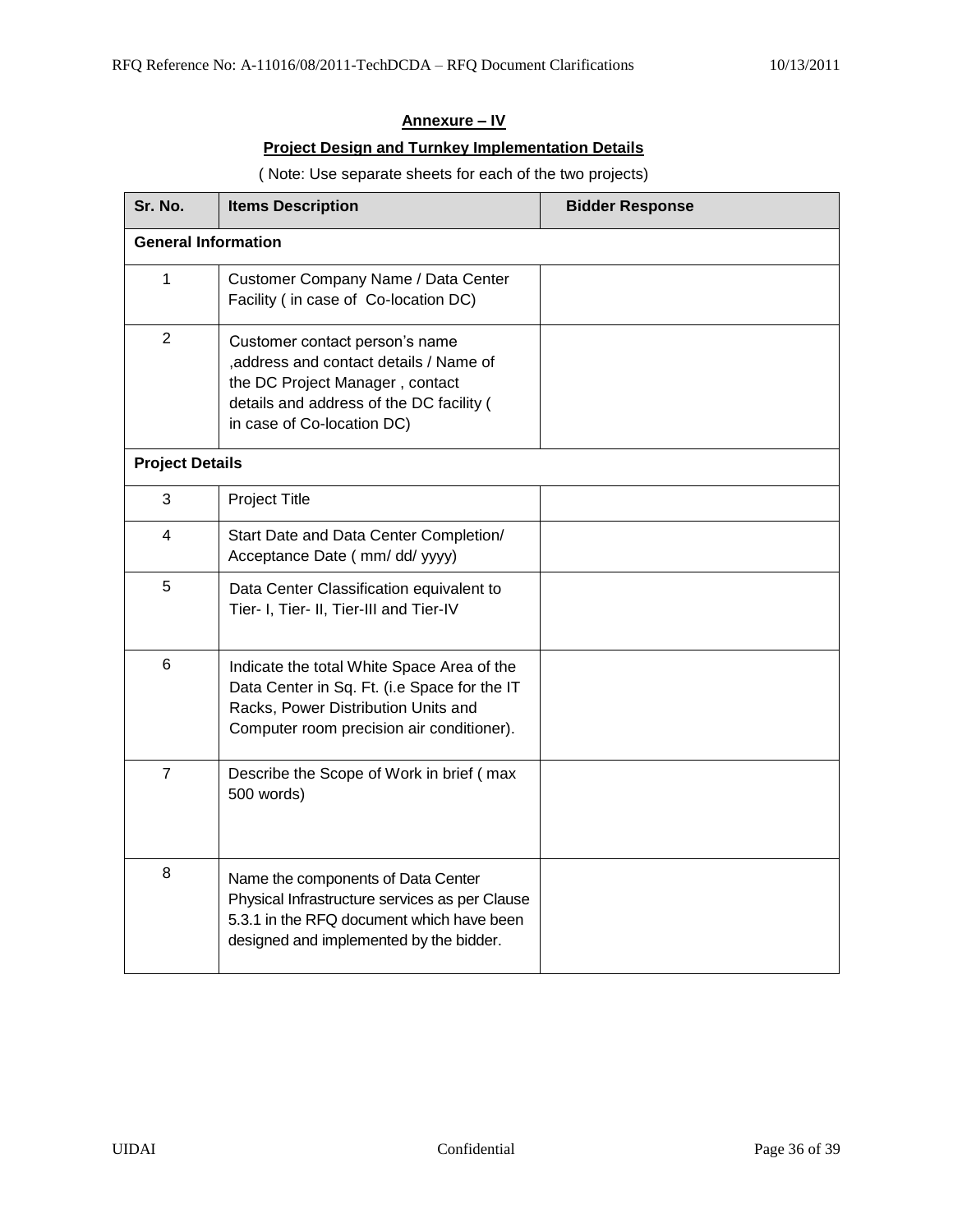| 9 | Please indicate the following metrics:    |
|---|-------------------------------------------|
|   | Total designed IT load (in kW)<br>a)      |
|   | Number of IT Racks for which the DC<br>b) |
|   | space has been designed                   |
|   | The designed kW/IT rack for Data<br>C)    |
|   | Center for racks of different density,    |
|   | provide density wise distribution of      |
|   | total number of IT racks                  |
|   | Designed PUE value for the Data<br>d)     |
|   | Center                                    |

# f) **Place: Seal and Signature of the Respondent**

**Date:**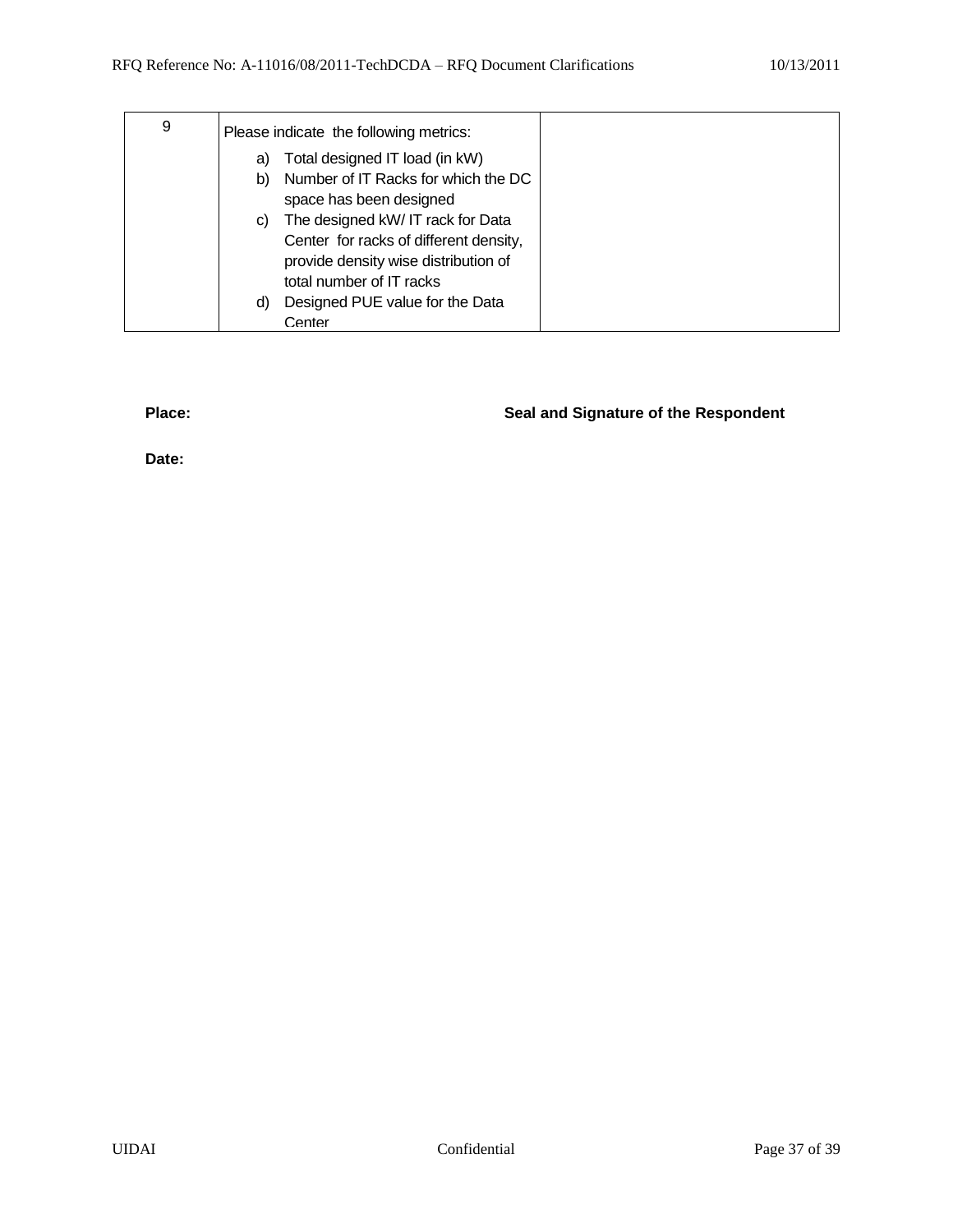# **Annexure – V**

# **Comprehensive On-site Operation & Maintainence Project Details**

| Sr. No.                    | <b>Items Description</b>                                                                                                                                                                                                                                    | <b>Bidder Response</b> |
|----------------------------|-------------------------------------------------------------------------------------------------------------------------------------------------------------------------------------------------------------------------------------------------------------|------------------------|
| <b>General Information</b> |                                                                                                                                                                                                                                                             |                        |
| 1                          | Customer Company Name / Data Center<br>Facility ( in case of Co-location DC)                                                                                                                                                                                |                        |
| $\overline{2}$             | Customer contact person's name, address<br>and contact details / Name of the DC<br>Project Manager, contact details and<br>address of the DC facility (in case of Co-<br>location DC)                                                                       |                        |
| <b>Project Details</b>     |                                                                                                                                                                                                                                                             |                        |
| 3                          | Project Title                                                                                                                                                                                                                                               |                        |
| 4                          | Data Center Classification equivalent to<br>Tier- I, Tier- II, Tier-III and Tier-IV                                                                                                                                                                         |                        |
| 5                          | Indicate the total White Space Area of the<br>Data Center in Sq. Ft. (i.e Space for the IT<br>Racks, Power Distribution Units, Computer<br>room precision air conditioner)                                                                                  |                        |
| 6                          | Describe the Scope of Work in brief (max 500<br>words)                                                                                                                                                                                                      |                        |
| $\overline{7}$             | Name what components of Data Center Physical<br>Infrastructure services as per Clause 5.3.1 in the<br>RFQ document have been designed and<br>implemented by the bidder.                                                                                     |                        |
| 8                          | What is the total period/ duration of on-site<br>comprehensive operation and maintenance<br>services and whether the same were terminated<br>prematurely before the completion of the contract<br>period.<br>Note: Not applicable in case of Co-location DC |                        |